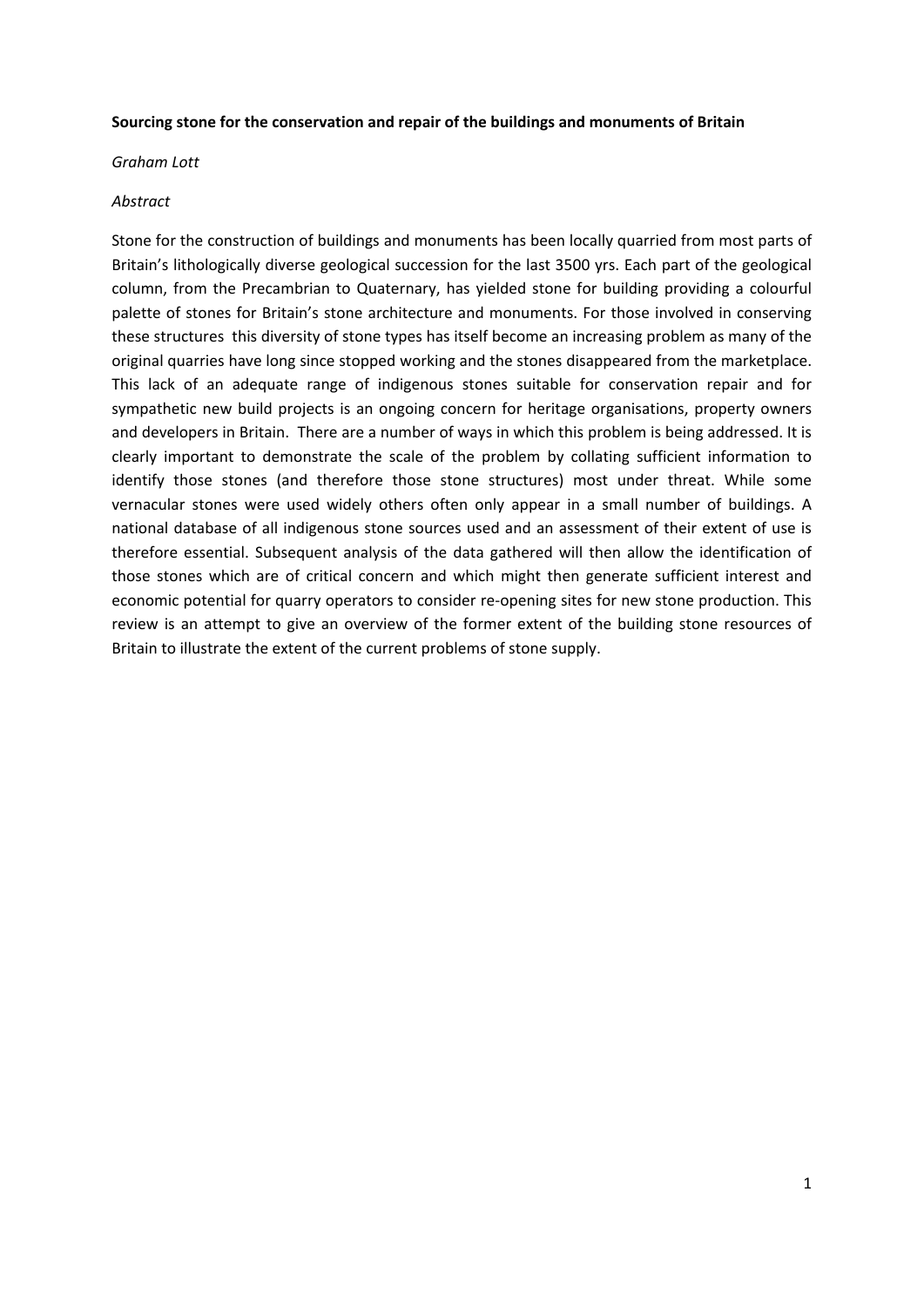#### **Introduction**

The problem of sourcing suitable building stones for any building project is not a new issue. In early stone buildings or structures the original choice of stone was inevitably restricted by problems of transportation, which could reduce choice and increase costs significantly. Building stones are heavy and not easily moved far from their quarry source. Many early stone sources were, therefore, often located close to the construction site or along river courses or near the coast, enabling the stone to be easily and presumably more cheaply transported to the building site. Kentish Ragstone, for example, from the Lower Cretaceous of Kent generally only suitable as rubblestone, was used extensively in London from Roman times primarily because the numerous Ragstone quarries had easy access to the city using the River Medway and its tributaries, allowing the stone to be easily and cost-effectively sourced. At the same time the lack of a local stone, more suited for ashlar block and fine carving, in south east England in general, saw the development of a significant import trade bringing Middle Jurassic limestone from the coastal quarries of Caen in Normandy. Although good quality freestones were being worked at this time elsewhere in Britain it was clearly easier and cheaper, though occasionally more risky, to import this finely bioclastic limestone from across the English Channel rather than consider other indigenous British limestones (Salzman 1967). Although indigenous British stone usage did expand gradually from the 11 C to 17 C, it was not able to reach wider national markets until the late 18 C and 19 C, when suitable canal, rail and finally road networks were established, transforming traditional patterns of building stone supply and usage.

Determining original sources of stone supply for any standing building is a fundamental part of sourcing stone for conservation repair, but can also be important in discouraging new‐build projects out of context with their local setting. Ideally information regarding stone sources should be acquired from original documentary evidence but, with the exception of high status buildings, experience tells us that the older the building the less likely it is that such information has survived, at least in documentary form. The principal source of information then becomes the stones themselves. Modern geological / geotechnical assessments of Britain's building stones date back to the early 19 C (e.g. Barry et al. 1839; Hull 1872) but 'modern' microscope petrographical techniques have only been developed since the early 20 C. As yet no comprehensive text on the general petrographic characteristics of British buildings stones has appeared since the publication by Warnes (1926). Increasingly petrographic analysis of stones has become an essential part of any stone sourcing exercise. It can reveal not only the geological source of the stone but can also provide information on its weathering characteristics and general durability. Occasionally of course it will also raises the thorny issue of whether it is always appropriate to advise the replacement of one already badly failed stone, with the same stone in order to give apparent, but probably temporary authenticity to the repair.

When dealing with stone identification and replacement in some of Britain's historic buildings it is important to consider the history of each building. Many have already undergone several phases of repairs, alterations and additions not simply because the original stones were no longer available but because they were judged to be of poor quality having 'only' survived 4 or 5 hundred years! Much of this restoration work was often undertaken using a variety of quite different replacement stones. In a number of iconic London buildings, for example, including Westminster Abbey (11‐20 C), Buckingham Palace (18‐19 C) and the Palace of Westminster (19‐20 C) the original stone fabric can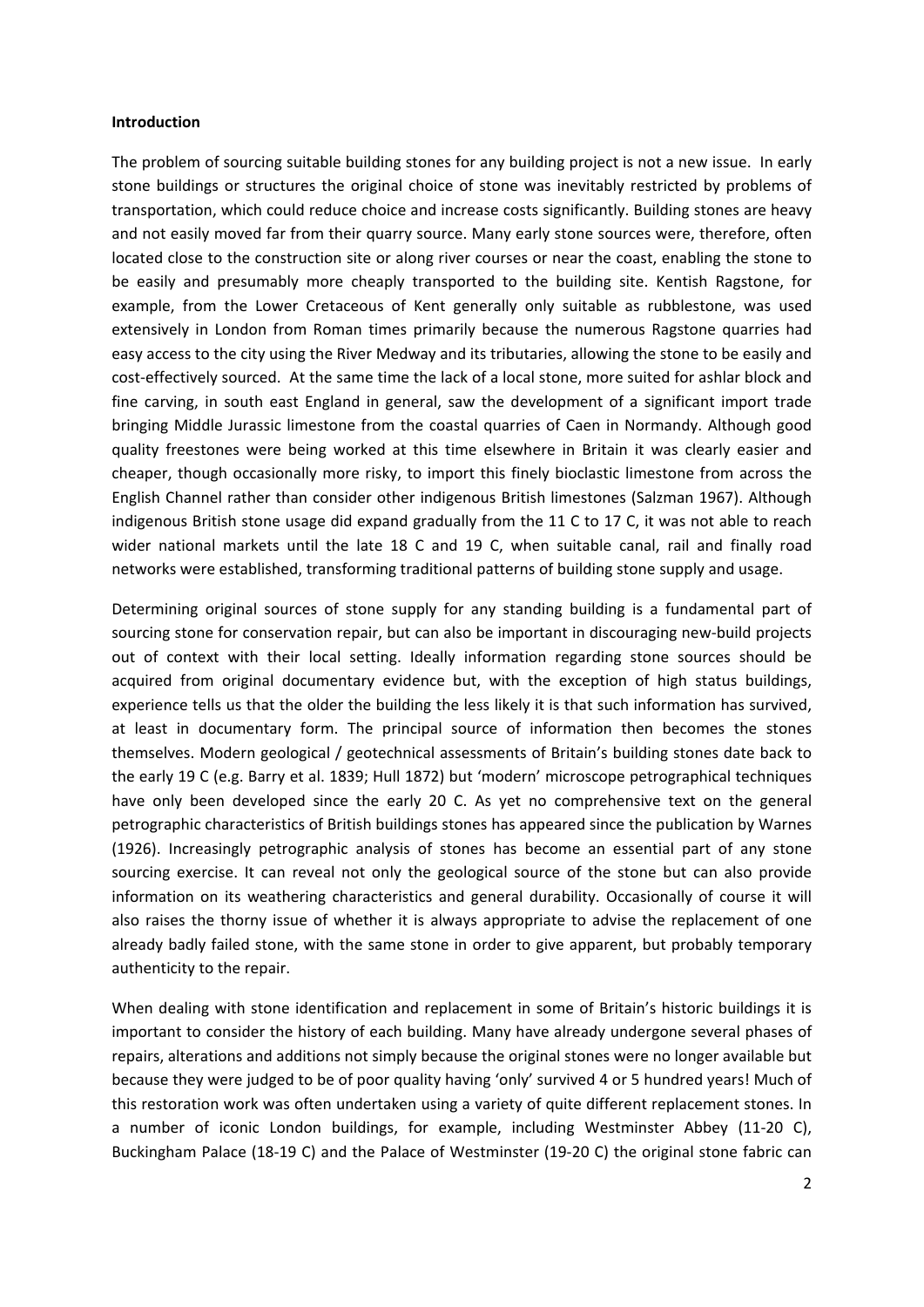now only be seen in exposed internal stonework as the external facades have often been partially or completely refaced. In parts of Westminster Abbey the main façade has most recently been refaced with white Portland Stone (Upper Jurassic ooidal limestone), replacing an earlier badly decayed pale yellow Bath Stone (Middle Jurassic ooidal and bioclastic limestone), which in its turn replaced the original medieval stone fabric comprising a mix of Lower Cretaceous calcareous sandstones (Kentish Ragstone, Reigate Stone) and Caen limestone (Brown et al 1963). By contrast, in the 'new' Palace of Westminster, even the careful selection of the original Anston Stone (Permian dolomitic limestone) by a team of experts, proved to have been a serious error and much of the original fabric has now in large part been replaced piecemeal, with Clipsham and Ketton stones ‐Middle Jurassic, bioclastic and ooidal Lincolnshire limestones (Barry et al 1835; Schaffer, 1955; Lott & Richardson 1997). In Oxford the problems caused by the use of the local Headington Stone (Upper Jurassic, Corallian Group limestone) has seen many of its historic 17 C college buildings completely refaced with Middle Jurassic ooidal and bioclastic limestones from the Lincolnshire or Bath quarries in the late 19 C (Arkell 1947; Smith & Viles 2006).

These rather dramatic stone 'conservation' projects are examples of some of the more high profile attempts to deal with severe stone decay, which in fact were probably compounded by general neglect and a lack of available matching replacement stone, rather than a direct result of the quality of the original stones, which in some cases had actually survived for several hundred years. A similar story of stone replacement or mismatched repair on a smaller, much less well publicised scale has been mirrored in vernacular stone buildings and monuments of all types across Britain. Poor the maintenance of buildings in the more recent past and the 'new' problems caused by the legacy of industrial pollution from the 19 and early 20 C are principally to blame, but have not been helped by the lack of availability of many of our indigenous building stones for use in repairs. Currently there are c. 329 active building stone quarries in Britain compared with more than 2000 quarries in the mid‐ 19 C, and evidence in from its surviving vernacular buildings of many more sources prior to that date (e.g. Lott 2008).

## **Building stone use in Britain**

While the durability of stone as a construction material was clearly appreciated from earliest times (e.g. Sarsen sandstone (Tertiary), used in Stonehenge 3500 yrs B.P.) the problems of transportation still precluded the wider use of most building stones far from their local quarries (e.g. Senior 1989). However, as the quality and prestige associated with the use of stone became more apparent its use in buildings far from their quarry sources gradually became more common. Powerful organisations and individuals, notably the Crown, the State and the Church soon recognised the kudos associated with having a prestigious stone building as their main residence or headquarters. Only they had sufficient wealth to consider transporting selected stones far from their local area and they frequently did so. Well documented examples include the Lincolnshire Limestone quarries in the East Midlands which in medieval times had well established transportation routes using the local waterways for the construction of several Fenland abbeys and churches (Purcell 1965). Some stones took rather longer than others to reach the seats of power in London including the now ubiquitous white ooidal Portland Stone which was first used there by Ingo Jones in 1622 in his new Banquetting Hall in Whitehall, along with stones from Oxfordshire, Northamptonshire and Yorkshire (Huddleston Stone) (Cox & Norman, 1930). London gradually became a key market for many other regional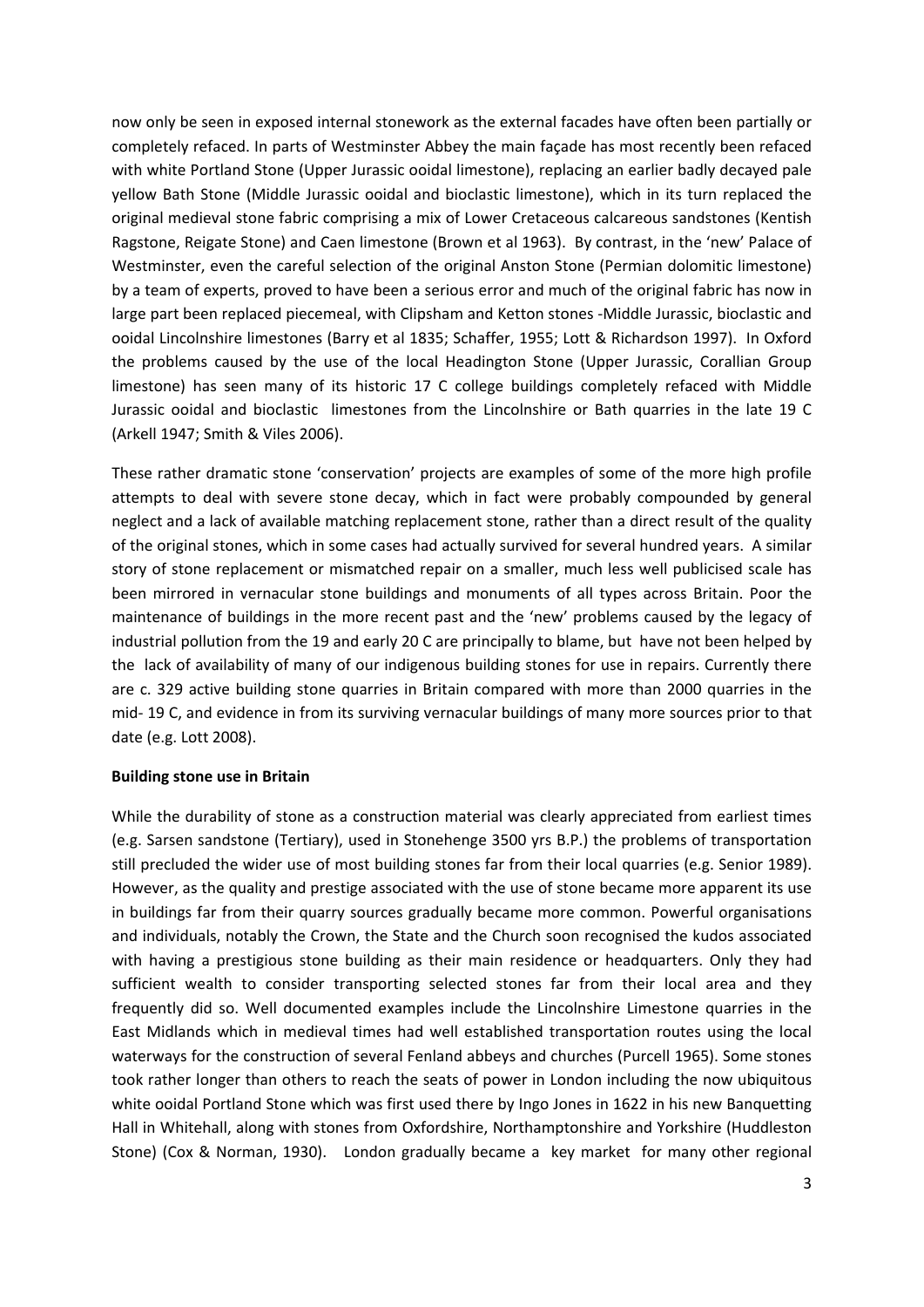stones including, for example Cumbrian (Lakeland) roofing slates for the houses of the gentry in the 18 C (Tyson 1984).

The dramatic and often competitive expansion of many of Britain's industrial cities and towns in the 19 C, increased the demand for stone for their more prestigious civic and industrial building projects, as well as for the massive new housing developments needed for their growing industrial workforces. Building stone production from the Pennines area expanded almost exponetially, introducing many more sandstone varieties onto the national market. Some, including the Elland Flagstones (Carboniferous), well known locally for their durable, traditional hand-riven paving sandstones, were increasingly in demand in London and other UK cities. Others, like Bath Stone limestones (Middle Jurassic) having dominated the local building stone market in the City of Bath and surrounding area since the late 17 C, also began to reach into London and other UK cities and towns. The major improvements in railway transportation introduced roofing slates from the remoter quarrying areas of North Wales, England (Cumbria and Devon) and Scotland (Argyllshire, Highlands, Aberdeenshire and Banffshire), to their wider national markets. The quality of Welsh slate has enabled the industry to continue to supply wider international markets in America, South Africa and Australia.

In the latter part of the 20 C, following two world conflicts, a decline in the stone quarrying industry in general resulted in sharp reduction in Britain's indigenous stone supplies. Many older local quarries closed during this period and did not reopen. This precipitated something of a change in emphasis in the approach to the conservation of Britain's stone buildings and monuments. Stone repairs made during this period were now not necessarily based on careful matching to the original stone used, but were constrained by the limited choice of stones still available in the market place. It is still common, for example, in many church buildings throughout Britain to see a much more *ad hoc* use of different stones and other materials in late 19 & 20 C fabric repairs. The materials used often bearing little or no relationship to the stone used in the original fabric, but appear at times to largely reflect whatever stones happened to be left in the local mason's yard!

## **The geology of Britain's building stones**

The lithological diversity of Britain's geological outcrops has meant that thousands of former building stone quarries can be identified in the landscape. Most quarries probably began as sources of local rubblestone used for the construction of field walls, shelters or small vernacular buildings with probably little or no consideration given to their long term durability. Over time as building techniques improved and changed, however, the requirement for better quality stones, suitable for ashlar block and carved stonework soon increased. Thousands more new quarries became established, only a small proportion of which have survived and developed to form the core of Britain's modern building stone industry (Plate 1; Lott 2001).

## **Britain's building limestone resources**

The principal limestone sources in Britain lie within its Silurian, Devonian, Carboniferous, Permian, Jurassic and Cretaceous successions. With experience limestones from each of these geological systems are generally sufficiently different in geological character to enable their provenance to be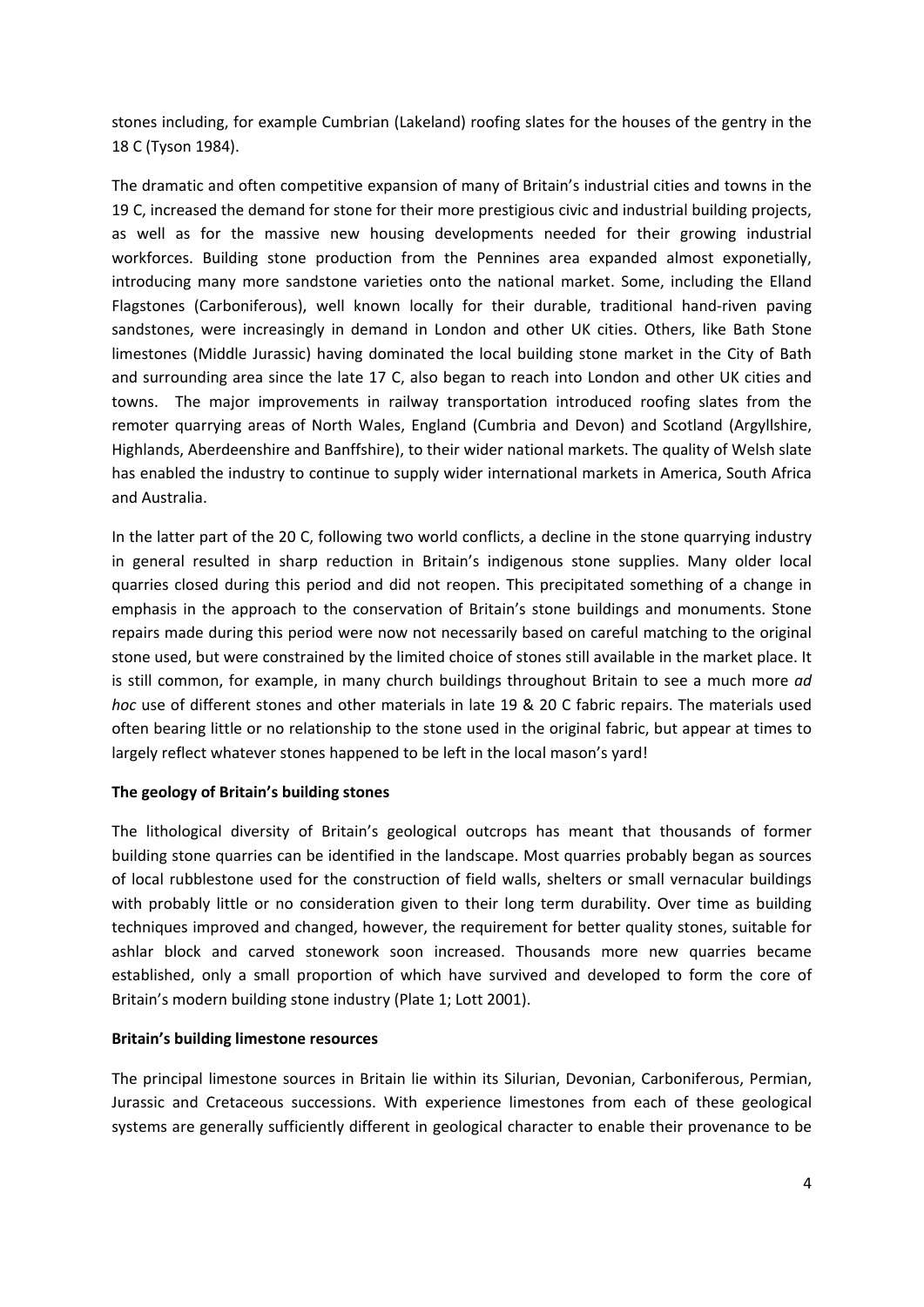determined when out of context in a building or even, where they have travelled far from their original quarry sources.

Britain's building limestones can be subdivided into a number of broad lithological / petrographic types. The majority are composed of calcium carbonate and include ‐ finely crystalline (muddy or micritic) and coarsely crystalline (sparry) limestones, bioclastic (whole and broken fossil fragments) and ooidal (ooid‐dominated) limestones. Most limestones contain a variable mix of these framework grains in a fine micritic matrix or sparry calcareous cement. The micritic building limestones principally include those of the late Triassic (White Lias), the Lower Jurassic ('Blue' Lias) Upper Cretaceous (Chalk Group) and the early Tertiary (Palaeogene) successions. The coarse grained 'granular' ooidal and bioclastic building limestones are principally found in the Devonian, Carboniferous, Jurassic, Cretaceous and Tertiary successions. Some fossiliferous limestone lithologies, formed as reefs or bioherms, were not used as building stones, but were often quarried to produce polished decorative stones e.g. Frosterley and Derby Fossil 'marbles'. The particularly distinctive highly porous, freshwater limestones deposits during the Quaternary and known as tufa, were locally exploited for building stone in many parts of Britain. There are a number of hybrid stones comprising a variable mix of carbonate (bioclasts, ooids etc) and terriginous grains (quartz, feldspar etc), usually with a carbonate cement or micritic matrix, most notably perhaps including the Kentish Ragstone (Lower Cretaceous).

Also included in the building limestones of Britain are the dolomitic varieties (dolostones), which are composed predominantly of magnesium carbonate (dolomite) rather than calcium carbonate. These dolomitic limestones can often exhibit relicts of an original ooidal or bioclastic texture or may have undergone total recrystallization which has effectively destroyed any trace of the original fabric. The best known dolomitic building stones are probably those of the early Permian succession of north Nottinghamshire and south Yorkshire e.g. Mansfield, Cadeby and Tadcaster stones, but dolomitic limestones can also locally within other intervals of the geological succession.

# **The stratigraphic distribution of Britain's building limestones (Figure 1)**

The geologically oldest limestones used as building stone in Britain principally include those of the **Precambrian** of northern western Scotland. These complex, metamorphosed successions include hard, variegated limestones which were worked in the distant past both for local building stone on the Island of Iona and, notably in the late 19C and early 20C, for use as a polished decorative stone (Viner 1992). This striking marble (white, veined with green, serpentinous minerals) can be seen in the cathedrals of Iona, Edinburgh and Westminster, but did for short time see more widespread decorative usage in Edwardian churches across Britain.

In contrast, the limestones of the Lower Palaeozoic have been locally more important as sources of vernacular building rubblestone. They include the grey **Cambrian** to **Ordovician** dolomitic limestones of the Durness Group of North West Scotland and the **Silurian** grey Wenlock limestones of Shropshire and the Welsh Borders. However, none have travelled far from their local outcrops. The Silurian limestones generally comprise fine‐grained, hard, fossiliferous lithologies and were used principally for thinly coursed rubblestone walling. The beds are rarely of sufficient thickness to be used for ashlar, but the coarsely fossiliferous varieties were sometimes selectively cut and polished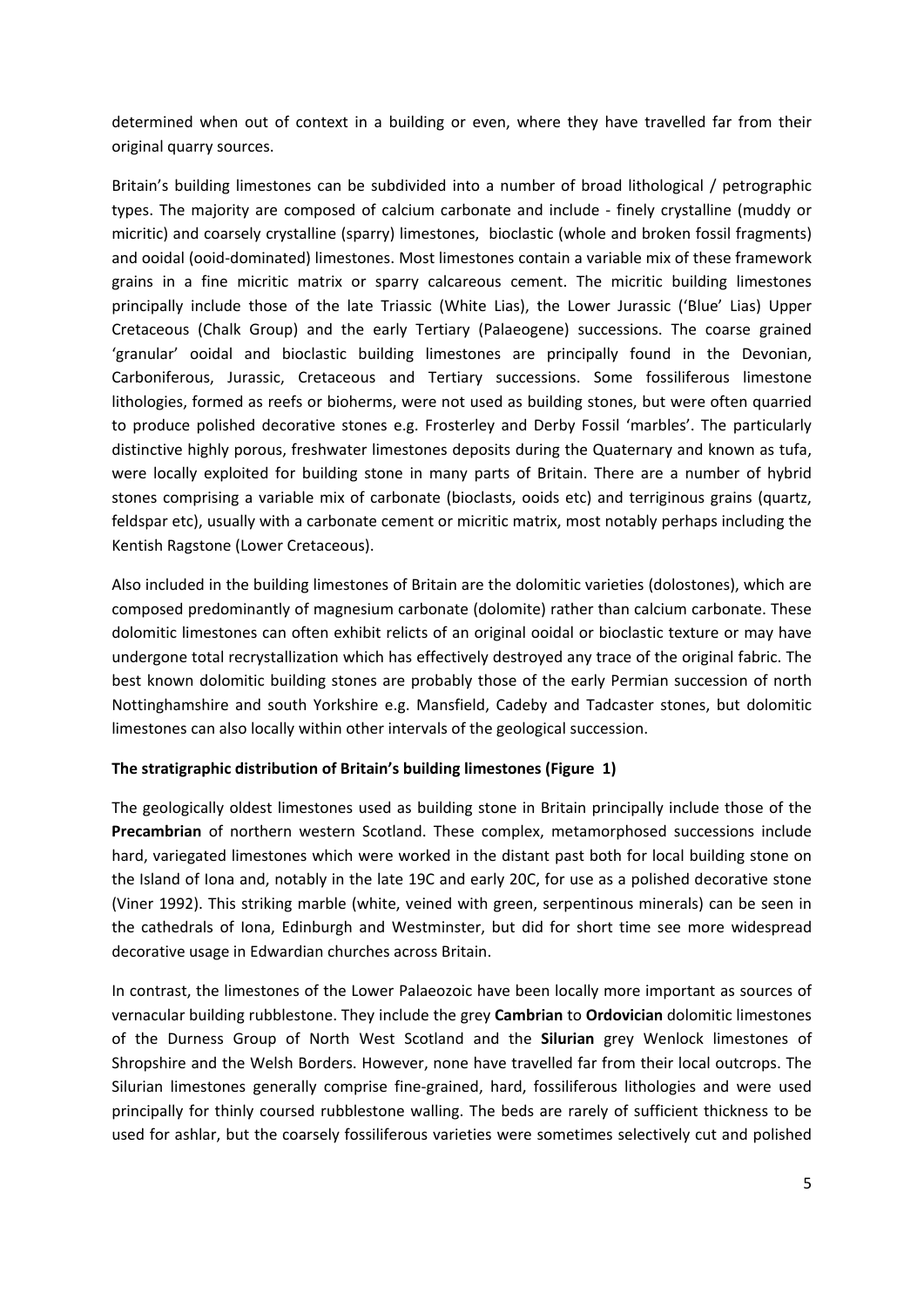as decorative stones e.g. Ledbury Marble. Despite widespread local usage they are not currently actively worked for building stone.

Despite the widespread extent of the Devonian outcrop, limestones are only developed in the marine middle **Devonian** succession of south west Britain and they are a particularly evident in the buildings of Devon. They generally comprise massively bedded, grey or pink, marine limestones, locally including fossiliferous reef deposits. In the deeper water facies thin, dark coloured, siliceous chert nodules and layers are also commonly present in the limestones. The limestones were extensively worked for large block stone, widely used in bridges, docks, houses and municipal buildings, particularly in larger population centre such as Plymouth, Paignton and Torquay. They have been used for ashlared window and door mouldings, together with other poorer quality local stones or, as coursed ashlar block or rubblestone in many towns and villages along their outcrop. The limestones include both dolomitic and calcareous varieties.

Locally, partial metamorphism of this Devonian limestone succession has produced colourful 'marbles' which in the 19 C were quarried extensively to provide cut and polished stones. These decorative marbles were widely used in houses (fireplaces etc), churches (tombstones and monuments) and to decorate municipal buildings, most notably in Plymouth, Paignton and Torquay. The Devon marbles were for period in the 19 C also exported to London and elsewhere in the UK, providing decorative columns and cladding for numerous Victorian and Edwardian buildings (Elsden and Howe 1923). One particularly notable example of their use is in the elaborately decorated church at Keble College in Oxford, designed and built by William Butterfield in the 19 C.

The grey, occasionaly reddish, limestones of the early **Carboniferous** are generally massively bedded and were once quarried extensively for local building stone along their outcrops in several areas of Britain. The succession includes both shallow marine, coarsely fossiliferous reef and ooidal limestones and deeper‐water limestones which are characterised by dark siliceous chert bands. Used mainly as large block or rubblestone, they are probably best seen in buildings in the Pennine counties of Derbyshire, Lancashire, Yorkshire, Northumberland and Durham. However, they were also an important building stone resource in both South and North Wales, in north Devon and in parts of Somerset. They were commonly used as large squared blocks and not generally exported far from their local outcrop areas. They are seen to great effect in both the medieval Caernarvon Castle and the nearby 19 C Menai Bridge in North Wales. Occasionally, however, the limestone was export to other parts of the UK, It can be seen, for example, in Birmingham Town Hall which was constructed of large fossiliferous blocks of grey Penmon Limestone (Marble) from Anglesey.

In northern England a number of very fossiliferous beds from this early Carboniferous succession were locally important as sources of decorative 'marbles'. These include the black Frosterley Marble of Northumberland, with its striking abundant white coral assemblage, and the black limestones of Ashford‐in‐the Water in Derbyshire. The widespread export and use, in medieval times, of the black sparsely crinoidal, Egglestone Marble for church monuments and grave slabs across Britain, has been well documented (Badham and Blacker 2009). Derbyshire also produced a wide range of variegated and paler grey‐brown, fossiliferous limestones including Hopton Wood, Derby Fossil, Rosewood (red), Bird's Eye etc . Derbyshire marbles are commonly seen in buildings in Derbyshire and further afield in London, most notably perhaps in All Saint's Church, Oxford Street. The fossiliferous Penmon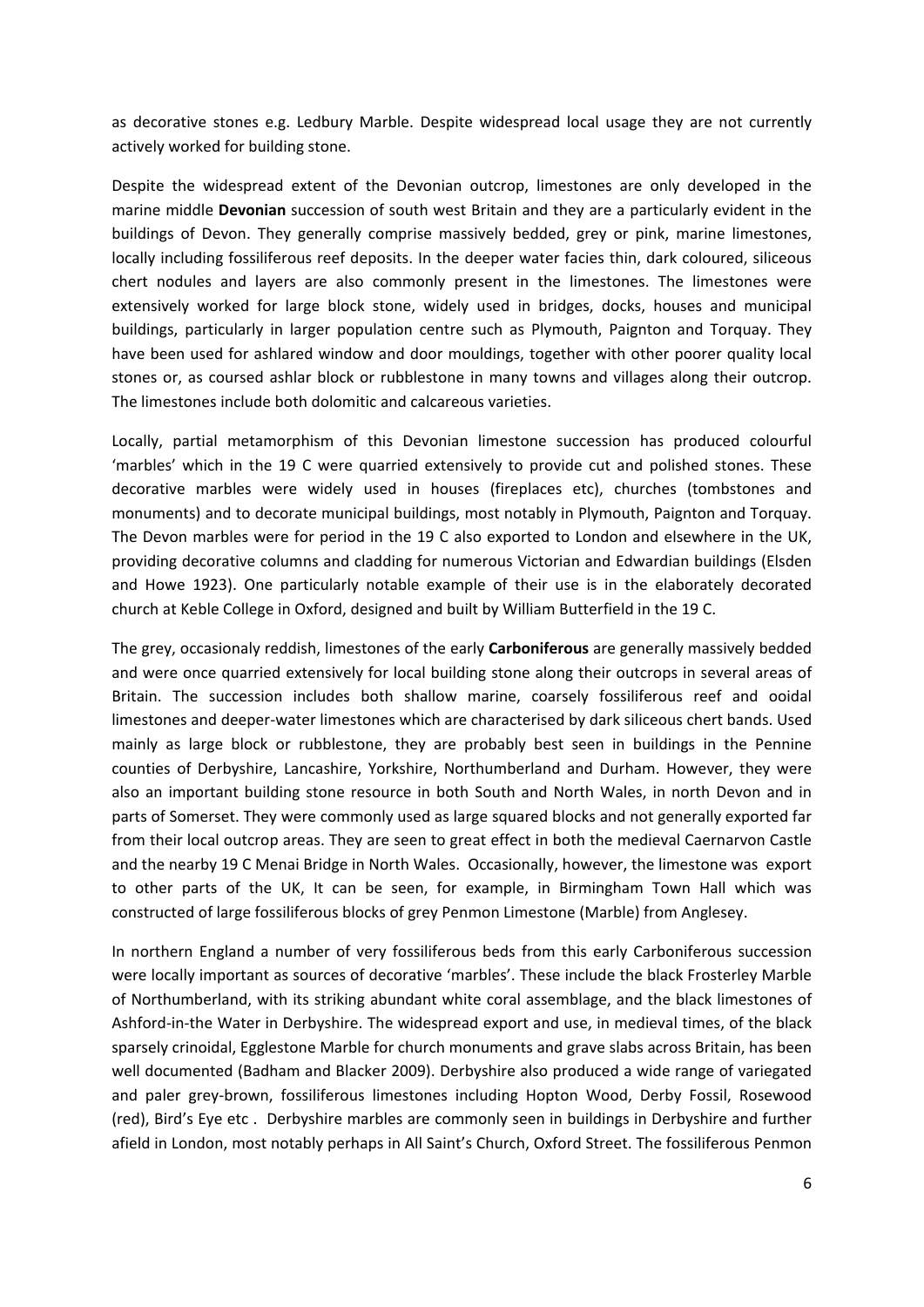and Halkyn 'marbles' of North Wales were also locally important as sources of polished, decorative stone.

In contrast to the limestones so far discussed, some of Britain's most significant building limestones were sourced from the dolomitic **Permian** (Cadeby Formation) limestone successions of eastern England. They comprise fine to coarse grained, pale yellow to white, ooidal, bioclastic and crystalline dolostones and were used extensively for ashlar or carved stonework in some of Britain's most iconic buildings, including the Palace of Westminster (Lott and Richardson 1997), the minsters of York, Beverley and Southwell; Roche and Selby abbeys and Conisborough Castle. They have been actively quarried since medieval times and are ubiquitous in numerous rubblestone cottages, ashlared manor houses and churches along and adjacent to their narrow outcrop, which extends from Nottingham to Sunderland. The concerns raised by decay and subsequent failure of the dolomitic limestone (principally Anston Stone) used in Palace of Westminster fabric in the 1830's became the basis for many subsequent research studies looking into the effects of pollution on stone decay in Britain (Barry et al 1835). Today there remain a small number of active quarries providing Cadeby Formation dolostones for both the on‐going conservation and repair of these iconic buildings and new build projects.

The **Jurassic** marine limestone successions of Britain, provide some of its most recognisable building stones. In the Lower Jurassic these include the thinly bedded, sparsely fossiliferous, blue‐grey and pale yellow, micritic limestones of the Lias Group which have most commonly been used as coursed rubble wallstones. The limestones have been quarried and used in vernacular buildings along the length of its outcrop, which extends from Lyme Regis in Dorset to Whitby in Yorkshire. Unusually, in South Wales, the shoreline deposits of this former 'Liassic sea' are also exposed and are characterised by the more massively bedded creamy white, coarse-grained Sutton Stone, a conglomeratic limestone, which was once worked extensively to provide stone dressings for window and door mouldings in medieval buildings across South Wales (e.g. Llandaff Cathedral, Caerphilly Castle).

The overlying thick, limestone‐dominated **Middle Jurassic** succession has provided many of Britain's best known building limestones. The outcrop, which extends from the Dorset coast to Lincolnshire, is pock‐marked with hundreds of quarries and stone mines. Some have probably provided building stone for no more than a few local buildings others, however, have always been and remain today major suppliers of building limestone across southern Britain (Ayres 1998; Thomas 2008). The lower part of the succession (Inferior Oolite Group) includes the strongly orange-brown, sandy and coarsely bioclastic Ham Hill Stone, ubiquitous in the window and door mouldings of houses and churches across the Dorset‐Somerset area. Further north the distinctive Doulting Stone, a coarsely fossiliferous limestone consisting of spar‐cemented crinoidal ossicles, has been supplying building stone since medieval times to many cathedrals and churches in the local area. Other distinctive limestone beds were quarried at Dundry Hill (sandy bioclastic limestone) and Painswick (well sorted ooidal limestone) in the Cotswold Hills, the latter for period exporting stone as far as London. Stone from the Whittington mines near Cheltenham and are ubiquitous in the buildings of the town and in the vernacular architecture of this part of the Cotswolds in general (Price 2007).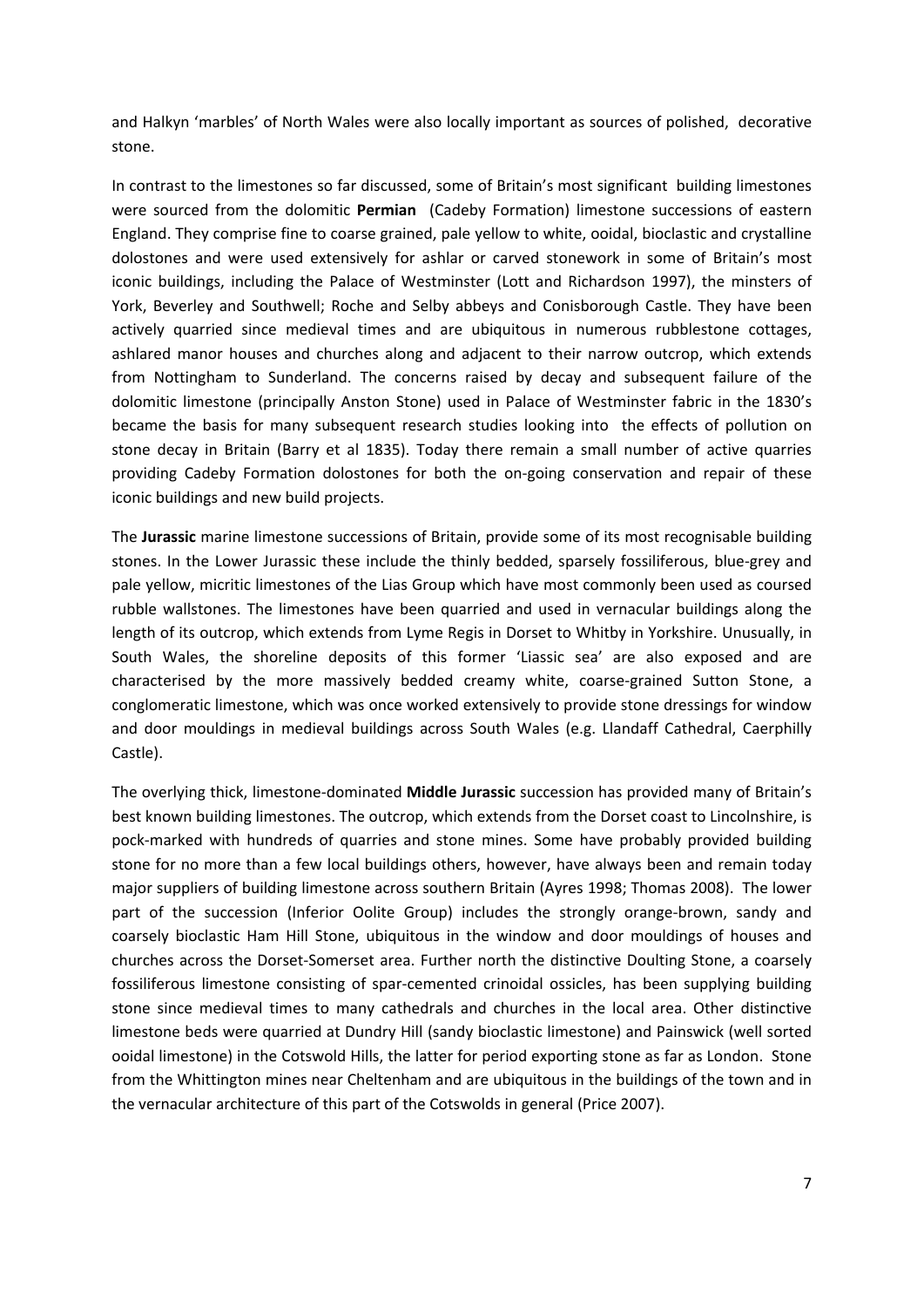In Gloucestershire and Wiltshire the limestones of upper part of the Middle Jurassic (Great Oolite Group) succession includes the Box, Corsham, Monk's Park and Combe Down stones, collectively known as the Bath stones. These pale-yellow, massive-bedded, coarse grained, ooidal and sparsely bioclastic limestones of the Bath area have been extensively mined for ashlar block for centuries. The City of Bath and its surrounding area is underlain by hundreds of kilometres of abandoned galleries and shafts and is itself a showcase of stone, displaying these local limestones to great effect in its many historic buildings (Price 1984; Hawkins 2012). By the late 19 C Bath Stone was being widely exported to other cities and towns across southern England including London, Bristol and westwards to Cardiff and its suburbs. A small number of mines are still actively supplying Bath Stone for building purposes.

Further north in Gloucestershire the Middle Jurassic succession is still dominated by ooidal limestones and the outcrop is again pockmarked by numerous small stone quarries. In Oxfordshire the Middle Jurassic Taynton Stone was widely used locally, most notably perhaps in the college buildings of Oxford itself (Arkell 1947). Continuing northwards the outcrop extends as far as South Yorkshire and remains dominated by the ooidal and bioclastic limestones that comprise the Lincolnshire Limestone Formation (Inferior Oolite Group). In this area the unit includes the locally named Stamford, Weldon, Barnack, Ketton and Ancaster limestones among others. Although superficially similar in character to the ooidal limestones further south, with experience they can be differentiated petrologically from the Bath and Cotswold varieties. The Lincolnshire limestones have been worked since at least medieval times and are again ubiquitous in the local vernacular buildings, great houses and estates of the area. They are perhaps best displayed in the great cathedral at and castle at Lincoln. The limestones were exported using local river systems in medieval times for the construction of the five medieval Fenland abbeys of Crowland, Thorney, Ramsey, Peterborough and Ely. From the 15 C the Lincolnshire limestones were also used extensively in the construction of several of the colleges at both Cambridge (Purcell 1967) and Oxford (Arkell 1947). The Lincolnshire limestones are also ubiquitous in the churches of Norfolk where the local the building stones were largely unsuitable for ashlar or carved stonework.

Elsewhere along their outcrop, which extends from the Dorset to Lincolnshire a few other limestone beds of the Jurassic were locally worked for more decorative polished limestones. These principally include the coarse bivalve‐rich Alwalton limestone. The known occurrences of Alwalton 'Marble' are quite restricted but it was used to great effect for columns and tombs in both Peterborough and Lincoln cathedrals.

In the **Upper Jurassic** limestones are again prominent in the succession. Among others, they include the grey and brown, bioclastic and ooidal limestones of the Corallian Group and the white ooidal and bioclastic Portland Stone of Dorset. The Corallian limestones were quarried and used widely along their outcrop as sources of vernacular stone in Dorset under a number of local names including the Abbotsbury, Todber Freestone, Osmington Oolite and Marnhull stones (Thomas 2008). In Yorkshire the Corallian Group includes the fine grained, cream‐colured Hildenley Limestone which was used in medieval churches and abbeys of the local area. Portland Stone is perhaps England's most recognisable building stone and is quarried (and now mined) on the 'isles' of Portland and Purbeck in Dorset. Since the 17 C the main market for these very durable ooidal and shelly limestones has been London, where many of the principal government buildings have subsequently been constructed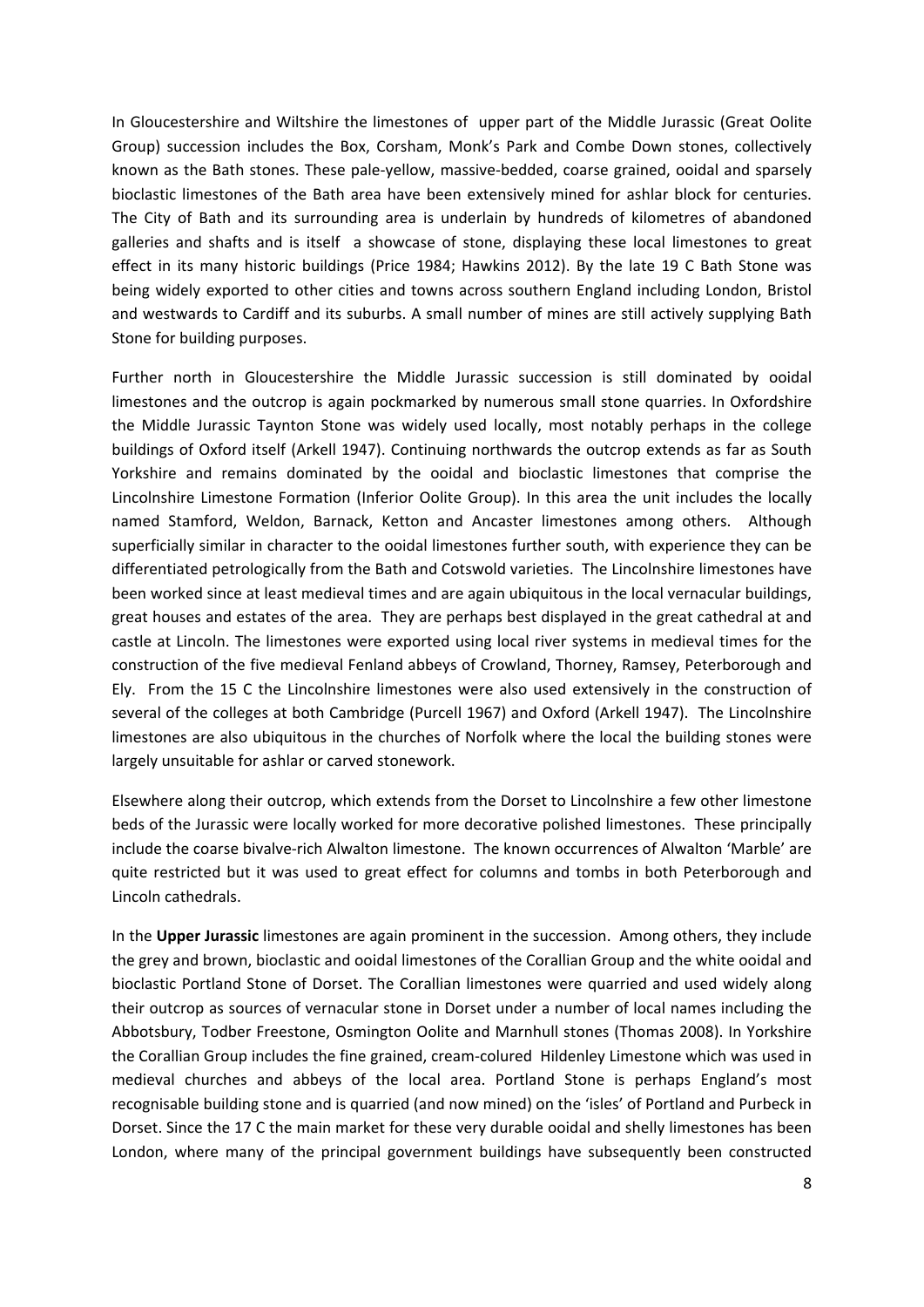using this thickly bedded white limestone (Trim 1991; Plate 1). As a building stone it has withstood the polluted city environments of the city better than any other. Buildings of note in London using Portland Stone include St Pauls and Westminster cathedrals, Greenwich Naval College, the Foreign and Commonwealth Office and in the numerous 18 C churches built by Christopher Wren and colleagues. Portland Stone was also widely exported for use in the civic buildings in several provincial cities including Birmingham, Nottingham, Leeds and Cardiff.

The Lower **Cretaceous** succession is dominated by non‐marine clastic successions with only a few limestones present in southern England. These limestone developments occur in the lowest part of the succession close to the Jurassic / Cretaceous boundary. In southern England and includes a repetitive sequence of thin, non-marine limestone beds commonly termed the 'Purbeck Marbles'. Present only in the Isle of Purbeck area these gastropod‐rich limestones have provided Britain's most widely used indigenous decorative stones. The limestones have been worked since medieval times using shallow adits and the Isle of Purbeck is pock‐marked by scores of old shafts entrances. These hard limestone beds have been individually named by the quarrymen and when polished exhibit a range of textures and colours. They have been used extensively for columns and tombstones in numerous churches and particularly cathedrals across England since at least medieval times e.g. Exeter, Winchester, Salisbury, Westminster, Lincoln and Durham cathedrals (e.g. Leach 1978).

In southern England the overlying clastic Wealden Group includes a further series of thin nonmarine, fossiliferous limestones which were also once locally important sources of decorative stone but also used widely for paving stone. Known of collectively as 'Sussex Marble' they include the locally named Bethersden, Charlesworth and Petworth stones. Occasionally these marbles have been confused with those of the underlying Purbeck succession, but in general the Sussex marbles are dominated by bivalve assemblages and not the typical gastropod faunas of the Purbeck stones.

Limestone developments are comparatively rare in the Lower Cretaceous successions outside southern England. In the shallow marine basin of the north Lincolnshire-East Yorkshire area, however, the Tealby Limestone is well developed and has been worked locally for building stone. This strongly ferruginous, pale yellow‐brown limestone was used extensively in the past as a source of large ashlar block principally for use in church architecture in the local area but was not generally exported far beyond its source quarries

In sharp contrast the **Upper Cretaceous** successions of Britain are dominated by fine‐grained, white Chalk limestone lithologies. Locally, in Norfolk and parts of the Lincolnshire a thin basal unit of strongly reddened Chalk is also developed which has been used for building purposes near its principal outcrops, most notably around Hunstanton. In general, however, the principal building stones were sourced from the white limestones of the group. The white chalks were extensively used as a source of both block stone and rubblestone for farm buildings and occasional houses along the whole of their outcrop, which extends from the Dorset coast to Flamborough Head in Yorkshire. In Dorset the best known Chalk building stone is known locally as Beer Stone and is a petrographically distinctive, finely bioclastic facies which only occurs in this area. It has been mined along the coast in this part of Dorset for dimension stone since Roman times and is still widely seen as decorative window and door mouldings in churches and other buildings across the area. The Beer Chalk mines closed only recently leaving a major gap in stone supply to this part of Dorset's World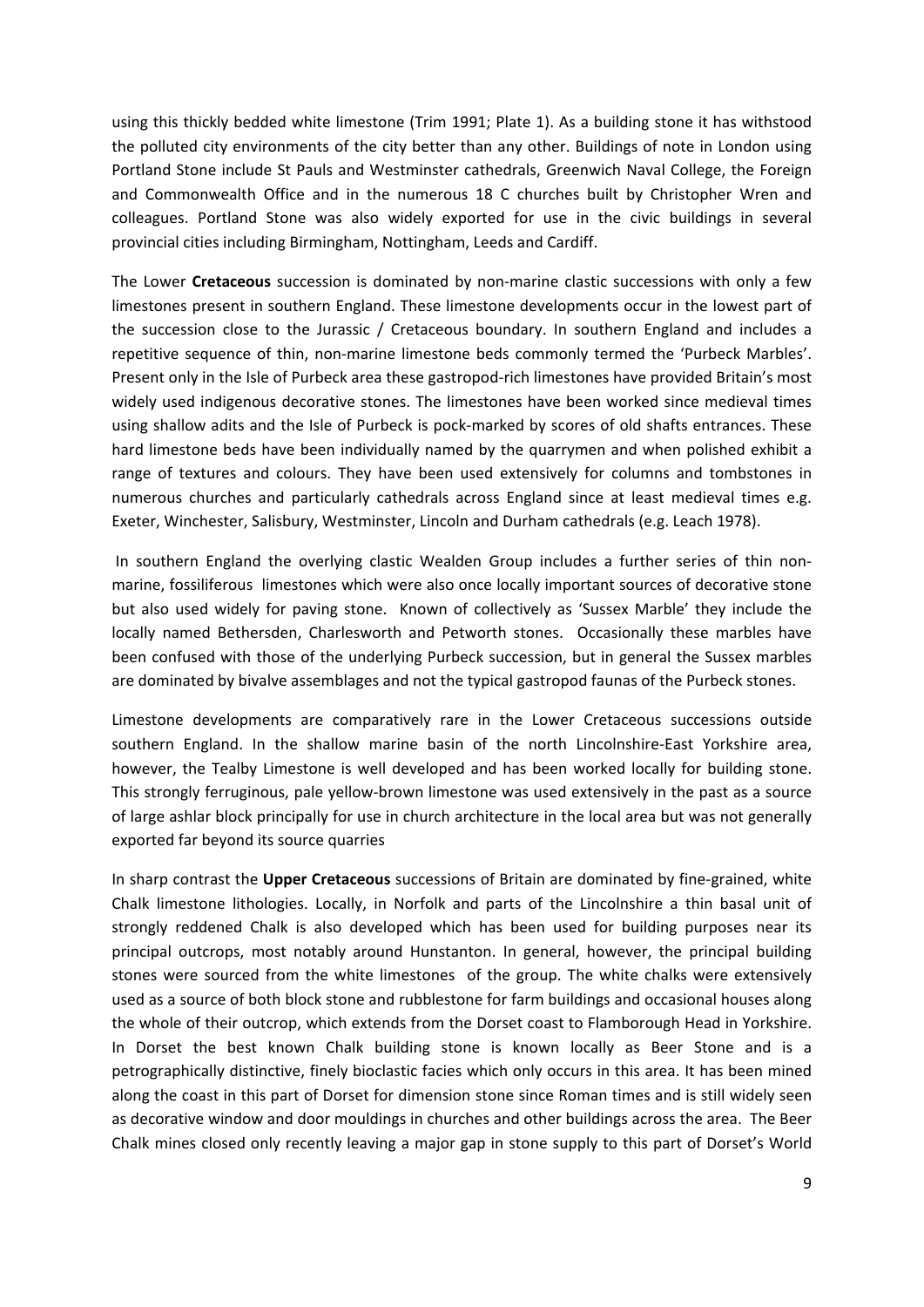Heritage coastline. The remainder of white Chalk Group outcrop has been quarried for local building stone use at several other localities. It has been marketed under a number of local names including the Cambridge Clunch and Totternhoe stones (Dunstable Priory and Woburn Abbey). Further north, in Lincolnshire and East Yorkshire, there are also many churches and vernacular farm buildings in which large parts of their fabric are of Chalk block or rubblestone.

The Chalk Group succession of southern Britain, south of the Wash, is also characterised by the presence of regular bands of hard, siliceous, grey and black nodular flint bands, that have been extensive quarried or gathered for use in walling. In Norfolk, Suffolk and Sussex the local churches are particularly noted for their decorative panels (flushwork), inset with knapped (cleaved) black and grey flints (Hart, 2000). North of the Wash, however, the flints within the Chalk Group are generally unsuitable for knapping and are only occasionally seen as isolated blocks in churches and rural building.

In the **Tertiary** successions of Britain limestones are a comparative rarity as much of the area was one of marginal‐marine and terrestrial deposition. Deposition in the London Basin during the Palaeocene was dominated by marine clay depositionwhich in places include beds containing carbonate cemented concretions. These large concretions (>30 cm), known as 'Septarian Nodules', were locally of importance as building stone in an area where other suitable indigenous stone lithologies are very limited (Potter 1999).

Further to the south in the Hampshire Basin two limestone units are developed which are of particular note. The Bembridge Limestone Formation includes a coarsely bioclastic limestone interval of restricted occurrence known as Quarr Stone found only in the Isle of Wight. This limestone which is no longer exposed was a significant building stone resource in the past and used particularly in medieval churches and buildings of the island and subsequently exported to the mainland (Winchester Cathedral). The rest of the formation is characterised by a finer grained, more thickly bedded, grey, non‐marine limestone known as the Bembridge Limestone Large blocks of this limestone, which was widely quarried, were used extensively in the Isle of Wight area and exported to the mainland (Lott 2011). In Norfolk in the Pliocene, the bioclastic limestone forming the Coralline Crag Formation, provided a limited supply of stone for local building as in Wantisden Church in Suffolk (Dixon 2012).

During the **Quaternary** porous limestone deposits known as **tufa** regularly formed around out‐ gassing carbon dioxide‐rich spring lines and along streams and river courses associated with older limestone deposits. These tufas, which initially might appear to be an unlikely building material, on subsequent lithification provide a durable, low density stone commonly used in the past in the construction of vaulted ceilings. During the Quaternary there were several areas within Britain where large areas of calcareous tufa were deposited. They were subsequently quarried and occasionally used as building stone in Derbyshire, North Wales, the Isle of Wight, Kent and Gloucestershire. The church at Shelsey Walsh in Worcestershire, for example, is constructed entirely of squared blocks sourced from a nearby tufa deposit.

## **Britain's building sandstones**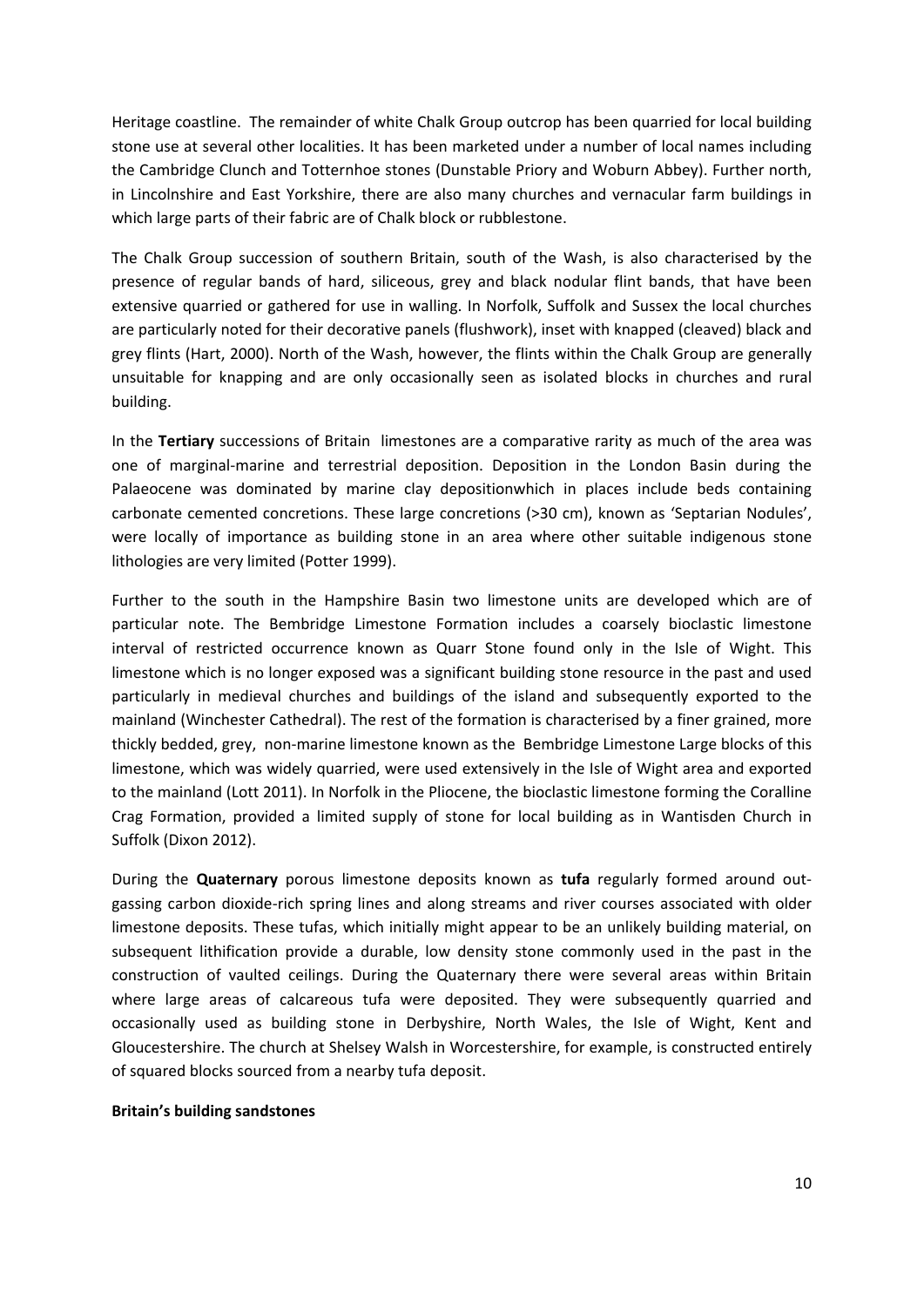The term framework grain mineralogy describes the mineralogical composition of the detrital grains that form the principal components of sandstones. In most durable British building sandstones the framework grains are dominated by quartz, with subordinate feldspar and lithic (rock) fragments. An over‐abundance of the less resistant mineral grains such as feldspar, carbonate (fossils) or glauconite could compromise the sandstone's long‐term durability. The common presence of mica grains in some sandstones, often as layers or laminae, can result in a stone which when weathered delaminates. Such laminated micaceous sandstones are generally better suited for producing roofing or paving stones and are unlikely to provide a reliable block stone. Most British building sandstones are cemented by silica, in variable proportions, making them reasonably resistant to weathering and decay. Other intergranular sandstone cements include various carbonate and iron compounds, are comparatively rare in Britain's principal building stones.

In general in the older Precambrian to Carboniferous sandstones are more mineralogically mature, with the grain framework dominated by detrital quartz with subordinate rock (lithic) fragments and low proportions of other mineral grains, including feldspars and micas. In younger Triassic to Cretaceous sandstones quartz grains still dominate but often the feldspar grain proportions increase producing sub‐arkosic and arkosic lithologies. The non‐marine sandstones which principally characterise the Carboniferous, Jurassic and early Cretaceous successions may also include significant proportions of carbonaceous plant debris and more ferruginous cements which can again compromise the durability of a stone. In contrast, the marine sandstones of the early Cretaceous commonly contain concentrations of the mineral glauconite, a green iron-silicate which can be susceptible to weathering. However, such broad mineralogical changes must be used with caution when provenancing a building sandstone. The relatively young (early Tertiary) Sarsen sandstones, for example, show a mature quartz dominated grain framework, pervasively cemented by silica producing a very durable stone which on mineralogical grounds alone might be considered to have come from a much older more mature geological source.

The natural porosities and permeabilities exhibited by different sandstones can also be key to their durability and therefore longevity when subsequently used in a building. Most current British building sandstones have a porosity of between 15‐20%. Originally this pore system provided a pathway for mineral‐rich fluids to enter the sand body and precipitate as natural cements between the framework grains. When a stone is set in a building fabric these same pore systems can allow fluids to enter and leave the stone with altogether more damaging results. The past precipitation of industrial pollutants (soot, salts ‐ sulphur, halite etc) carried by the elements onto a building fabric and into the pore systems, has in the past led to serious surface staining and initiated problems of more fundamental decay. The legacy of damage caused by such pollutants is still very much in evidence in many of Britain's sandstone buildings and monuments. Remedial action to deal with the problems arising still remains the focus of much current research into building stone decay and failure (Odgers and Henry 2012).

## **The stratigraphic distribution of Britain's building sandstones (Figure 2)**

The building sandstones in Britain principally occur within its Cambrian, Devonian, Carboniferous, Permian, Triassic, Jurassic, Cretaceous and Tertiary successions. There are usually sufficient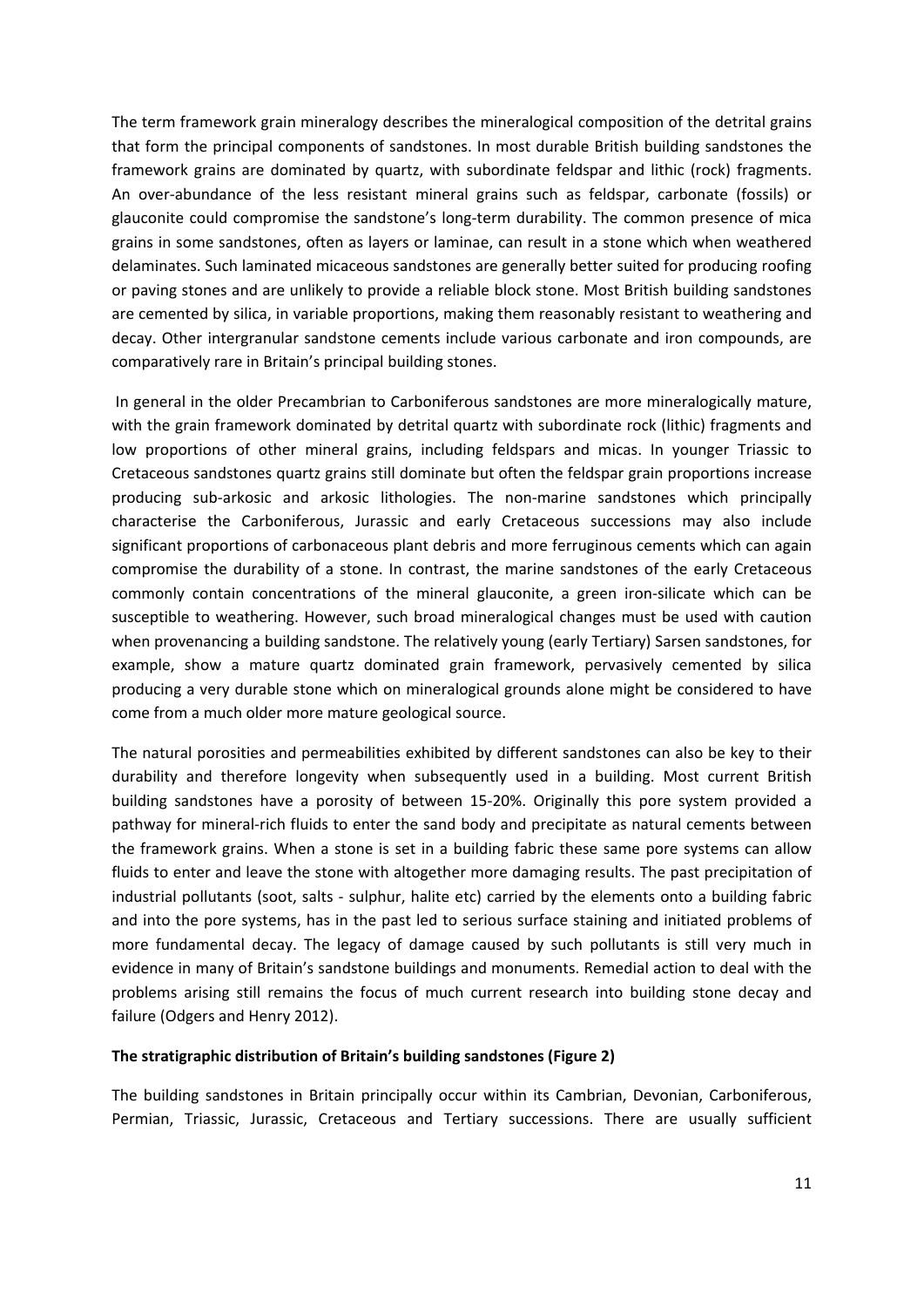petrographic differences between these sandstones to enable the determination of their provenance when identified in a building or stone structure.

**Cambrian, Ordovician** and **Silurian** sandstones crop out in Wales and the Welsh borders, the Lake District, the Southern Uplands and Highlands of Scotland. They have been used widely as a local vernacular building material since at least medieval times. In general they range from mineralogically mature quartzose sandstones, with pervasive silica cements (quartzites) but also include less mature sandstones with abundant lithic grains. The Cambrian lithic sandstones of North Wales which were quarried extensively for the construction of Harlech Castle and also used as walling stone for farms and older village buildings in the local area (Lott 2010). In the Cambrian successions of the Wrekin in Shropshire white quartzitic sandstones are also distinctive lithology and commonly appear in local field walls and farm and village buildings e.g. Stiperstone Quartzite in Shropshire. Sandstones are a comparative rarity in the **Silurian** succession in Britain but when present have occasionally been used locally near their outcrops as vernacular building stone (e.g ??).

By contrast the variegated red, pale brown and green sandstones of the **Devonian** (Old Red Sandstone) were very important sources of local building stone in Devon, Cornwall, Somerset and Herefordshire. They have been used for ashlar, rubblestone, paving and as a roofing stone. Today they are not widely quarried and only occasionally have they travelled further afield, as for example at No 1 the Poultry, London, where the red Wilderness Stone is used in contrast with yellow Australian sandstone. The Devonian sandstones were also important as a local source of stone roofing slates, particularly in the Herefordshire area where the finer grained, more fissile beds were once worked extensively and can still be found on many local rural buildings. In Scotland Devonian sandstones crop out extensively along the Midland Valley around the Moray Firth, in Caithness and the Orkney and Shetland islands. The fluvial sandstones include variegated varieties some of which have been quarried extensively as block stone as at Kingoodie. However, perhaps the best known of the Scottish Devonian sandstones are those described collectively as the Caithness Flagstones. These very fine, laminated, dark grey‐brown sandstones have long formed the basis of a vibrant paving stone industry. They can be raised in very large slabs of consistent thickness and are have been used extensively as paving stones in most of Scotland's towns and cities, and have been regularly exported to other parts of Britain and overseas.

Far and away the most prolific sources of building sandstones, however, lie within the **Carboniferous** succession, which remains the most important and most extensively quarried building stone resource in Britain today. Sandstone for building has been quarried since Roman times from the Carboniferous of North‐West England (Northumberland and Durham), the Pennines (Derbyshire, Yorkshire, Lancashire) and in the coalfield areas of Wales, Somerset, Derbyshire, Yorkshire, Lancashire and in the Southern Uplands and Midland Valley of Scotland (Hyslop et al. 2006). These areas still form the core of Britain's modern building stone industry and, because of their variety and durability are most commonly specified for new build projects. The sandstones, include white, yellow, grey and green varieties and range from fine to coarse grained, some with common pebbly grit beds (Craigleith, Stancliffe, Bramley Fall etc; Figure 2). Mineralogically they can be broadly divided into coarse, quartzose sandstones, with pervasive quartz cements, which primarily characterise sources in the Millstone Grit Group, and the finer grained lithic sandstones sourced from the overlying Coal Measures. Changes in framework grain composition are particularly well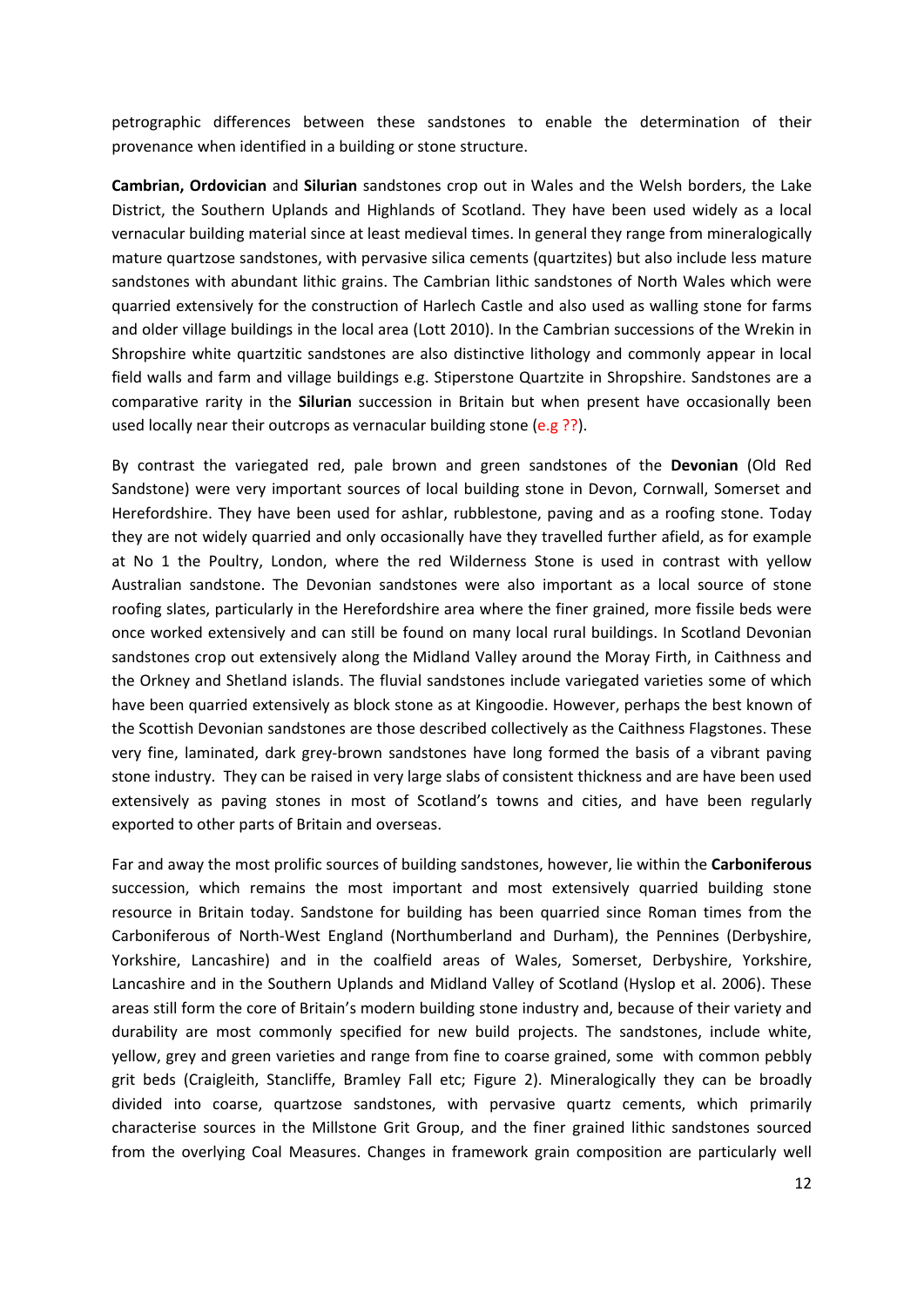displayed in the North Somerset and South Wales coalfield areas where the late Carboniferous Pennant sandstones generally show framework mineralogies, which includes high proportions of feldspar and argillaceous rock fragments (PLATE 2).

The succeeding **Permo‐Triassic** successions of the south‐west (Devon), the English Midlands (Warwickshire, Worcestershire, Shropshire, Cheshire and Nottinghamshire), the north‐west (Cumbria) and in south west Scotland (Dumfrieshire) are generally characterised by a predominant red coloration (Plate 1). In Cumbria the dark red Penrith and paler red St Bees sandstones are still quarried, while in Dumfrieshire quarries at Locharbriggs, Corsehill and Corncockle also supply their red sandstones to current markets. In some areas, however, grey and white sandstone beds are also locally developed in this overwhelmingly red Permo-Triassic succession. In the 19 C they were and were worked extensively for block stone at Storeton, Grinshill, Shawk etc. These 'white' sandstones were often locally preferred for more prestigious buildings and structures (Plates 1 & 3). In Nottinghamshire the red sandstones were locally represented by Red Mansfield Stone (Town Hall at East Retford). This very fine grained, dolomitic sandstone was once much sought after as a decorative stone and used in many 19 C Victorian buildings across southern England, including the highly decorative façade of the Grand Hotel, St Pancras. However, this unique early Permian sandstone development was of limited extent and by the 1920's was completely worked out, leaving something of a problem for modern day conservation projects.

The geological changes that occurred at the end of the **Triassic** are marked in Britain and elsewhere in Europe by a major switch from non-marine arid depositional environments, with their characteristic red sediments, in the Permian and Triassic, to a long period of marine sedimentation during the Jurassic. In Britain the Jurassic succession is dominated by limestone deposition and sandstone developments are much less significant. Locally, however, the rock succession that marks this transition does include occasional fine‐grained quasi‐marine sandstone developments. One such sandstone interval, which was particularly significant in its local area as a building stone, is known as the Quarella Stone in South Wales. Outcropping near Bridgend this fine, greyish green sandstone ('Rhaetic sandstone') was extensively quarried and used in many local buildings including the 19 C Margam Castle, some local churches and many terraced houses.

In Britain the **Jurassic** outcrop extends from the south coast of Dorset to the Yorkshire coast and it is also exposed in isolated outcrops in the islands of north‐west Scotland and along the Moray coast. In England the succession is limestone dominated. There has been limited local use, however, of marine sandstone developments from the Lower Jurassic (Bridport Stone) in Dorset and of the ferruginous sandstones cropping out in Northamptonshire (e.g. Helmedon Stone) and both have been used locally as vernacular rubblestone and occasionally as ashlar (Sutherland, 2003; Lott 2011).

Locally, the fissile, calcareous, silty and sandy beds of the Inferior Oolite and Great Oolite groups were once mined extensively for roofing stone at Collyweston (Lincolnshire) and Stonesfield (Oxfordshire). Neither pale‐yellow coloured 'slate' is now worked, but they can still be seen in abundance, showing their characteristic diminished courses, on numerous roofs in their local areas (Figure 3). Today, despite a potentially high demand, and considerable efforts to revive the industry there has been no commercial stone roofing slate production from these areas for some considerable time.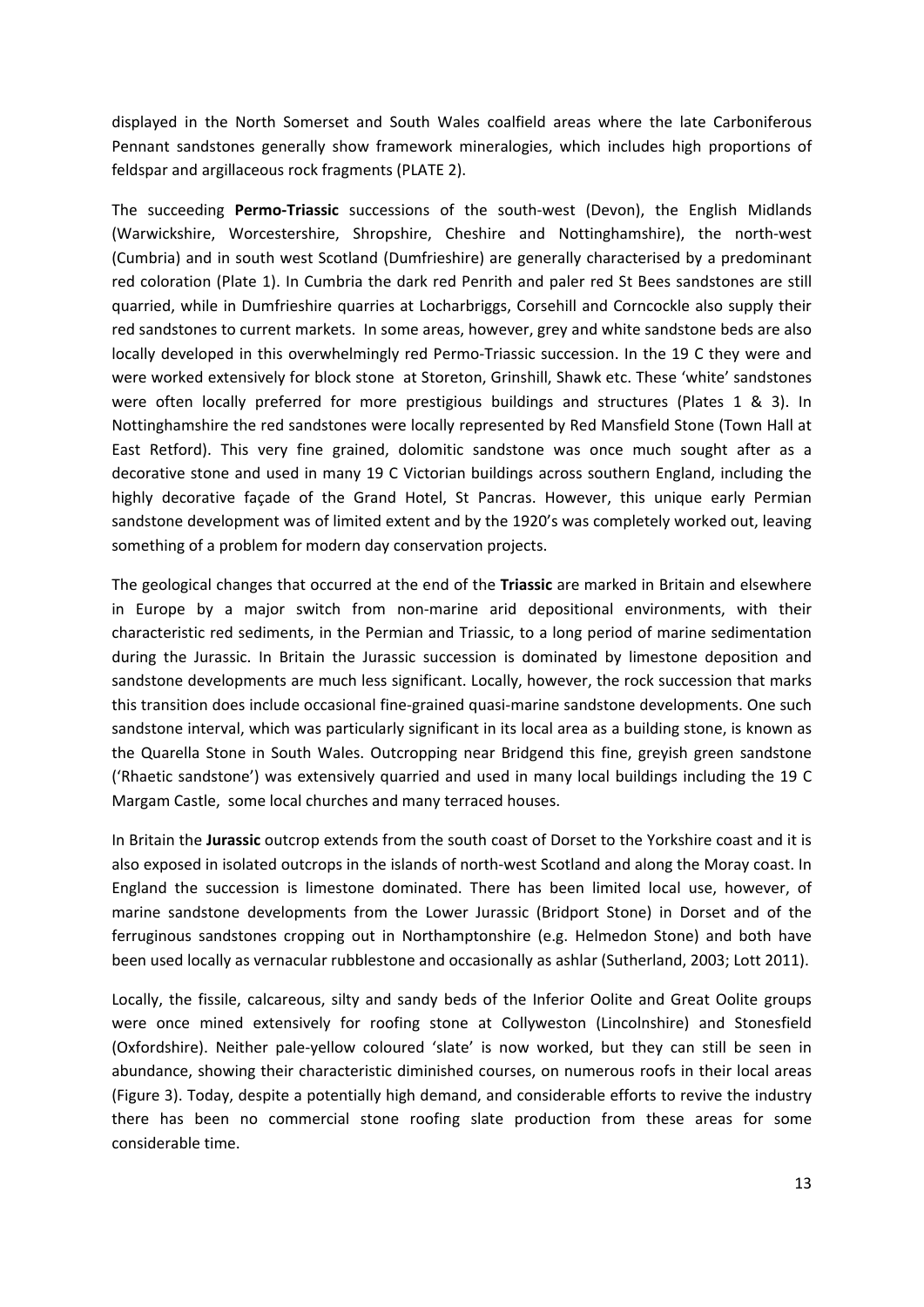In contrast to southern Britain, the Yorkshire Middle Jurassic (Ravenscar Group) succession is dominated by non-marine sediments which include significant sandstone beds. In the 18 C and 19 C, past sandstone quarrying was from the evidence of the numerous Jurassic sandstone buildings still surviving, a major local industry. These pale grey-brown, fine to medium grained sandstones were of sufficient quality to supply good ashlar block for many churches and houses in the area, and some stone (Whitby or Aislaby Stone) was also exported by sea to London. Today these sandstones are still quarried on a small scale from the Saltwick Formation in the Whitby area and remain an important source for both local new build and conservation repair.

Outcrops of Middle Jurassic sandstones are comparatively limited in Scotland. Along the north east coast around Brora the Middle‐?Upper Jurassic sandstones were worked for local use at Clynelish. Isolated outcrops in the Isles of Skye and Mull were also worked on a small scale for local vernacular building use (Hyslop et al. 2006).

A marked change in deposition at the end of the Middle Jurassic is evident in the sandstones of Upper Jurassic of the North Yorkshire area which are of marine origin. These fine to medium grained, yellow‐buff in colour and often strongly bioturbated and commonly include very large marine fossil assemblages and were formerly worked extensively for building stone. They can be seen in numerous church fabrics in the local area which are constructed of large ashlar sandstone blocks. The characteristic large size of the blocks suggests that from an early stage that the quarrymen recognised that they were comparatively soft and easily weathered. Today some sandstone blocks are showing significant cavitational erosion and decay but unfortunately, no quarries are currently working these sandstones in the North Yorkshire area, a problem replicated across many parts of Britain with regard to obtaining new stone from traditional vernacular stone sources.

Returning south, the marine mudstone‐dominated Upper Jurassic successions of the Oxford and Kimmeridge Clay formations also includes the fine grained, grey-green, glauconitic and bioclastic sandstone beds still extensively quarried around Chilmark and Tisbury (Wiltshire) and particularly well displayed in the vernacular rubblestone villages and farms and also as ashlared block in the fabric of Salisbury Cathedral and in the older buildings of the town.

Within the Jurassic of Central England there are several locations where strongly ferruginous and calcareous sandstones are locally developed in both the Jurassic and early Cretaceous successions, most of which have been locally quarried and used as vernacular building stone. These iron‐rich beds show a complex interplay of ferruginous lithologies which often defy simple classification as sandstone, limestone or ironstone. They include the ferruginous beds of the Marlstone Rock Formation (Lias Group), Northampton Sand Formation (Inferior Oolite Group), the Corallian Group and Carstone (Lower Cretaceous) respectively. These coarse, occasionally bioclastic 'ironstones' (locally including true ooidal ore‐quality developments) have a very distinctive impact on the local vernacular architecture with their wide range of variegated orange‐brown, yellow, red and green (when unoxidised) colour variants.

Sandstones are also particularly characteristic of the **Lower Cretaceous** succession of south east England. They are commonly fine‐grained, white or greenish grey in colour and, as building stones, rarely travel far from their source areas. In south east England (Kent, Sussex) these fine grained, nonmarine sandstones, which form part of the Wealden Group (Tunbridge Wells, Cuckfield and Horsham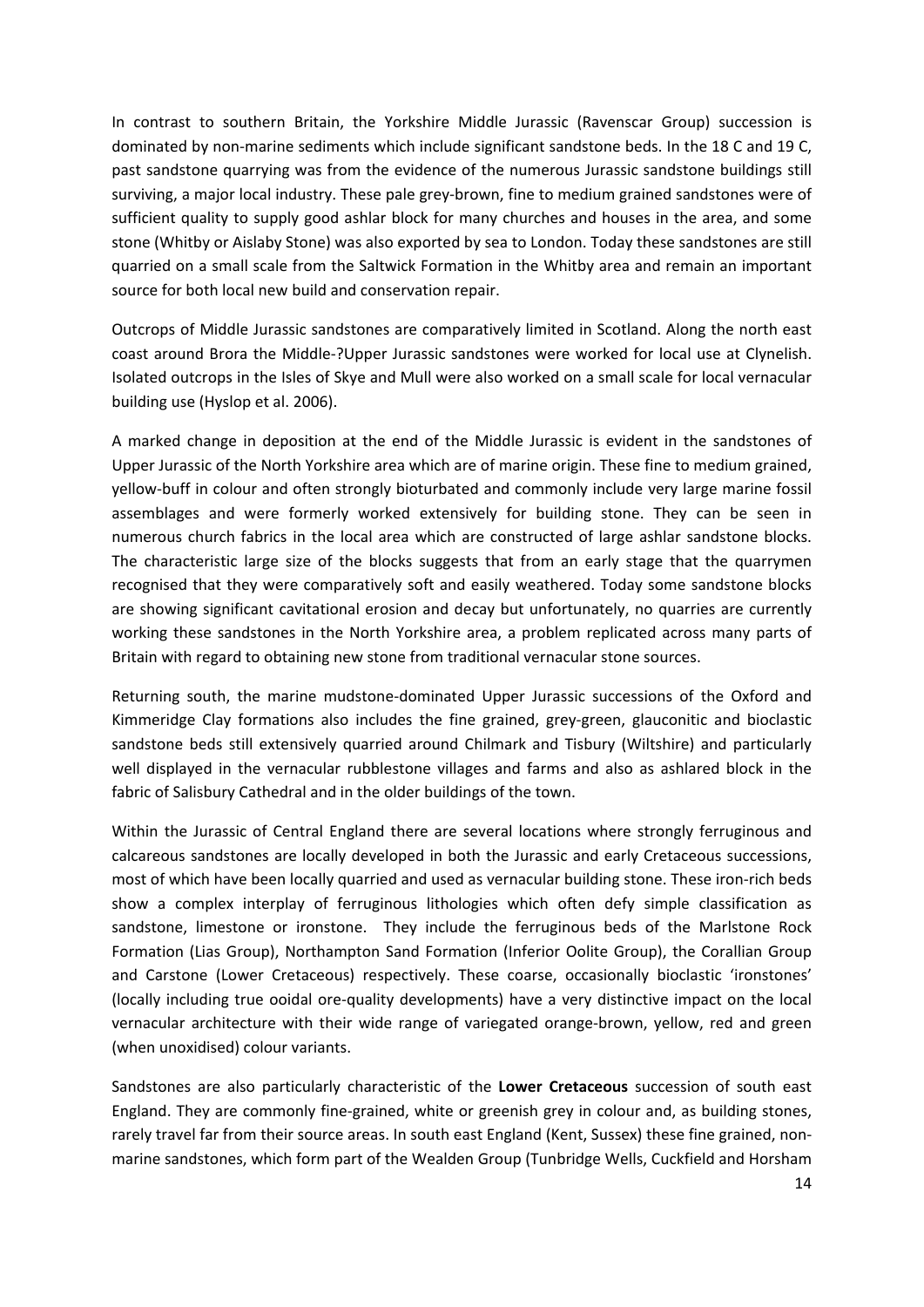stones), were extensively quarried and are still well displayed in the vernacular architecture of the local villages (**This volume:** Lott and Cameron 2005). Today a small number of quarries are still providing these Wealden sandstones for repair and new build projects. Locally, around Horsham, these fine grained, calcareous, sandstones can be split into thick irregular slabs and are still worked for roofing stone. They are occasionally seen in the local houses showing their typical diminishing courses (Hughes 2003).

Higher in this Lower Cretaceous sequence the sandstones show a marked change in character. Here they are marine sandstones, commonly characterised by siliceous, cherty or calcareous cements. They commonly display a strong green coloration from the presence of the mineral glauconite. These marine 'greensands' from both the Lower Greensand Group and Upper Greensand Formation are comparatively soft but were widely used as rubblestone and large ashlar block in buildings along much of their outcrop across south east England (in Kent, Sussex, Hampshire, the Isle of Wight and Dorset). They have plethora of local names including the Folkestone, Pulborough, Kentish Ragstone (and Hassock), Malmstone, Reigate, Green Ventnor stones. The sandstones of the Upper Greensand succession south of London were in the distant past mined extensively along their outcrop from Brockham in the west eastwards through Reigate to Godstone. The sandstones from this general area are commonly termed Reigate Stone and the mines, which cover a substantial area and still exist but are not worked, supplied large quantities of the grey, glauconitic sandstone to the City of London from Roman to Medieval times. Reigate Stone, among others, can still be seen in the remnants of London's Roman Walls, in parts of Westminster Abbey and in the Tower of London (Burgess 2008). In the Isle of Wight these Upper Greensand glauconitic sandstones were also once widely quarried for building stone and are still well displayed in many buildings on the island, for example at Wroxall, Niton and Ventnor (Lott 2011). Returning north, in Lincolnshire the Lower Cretaceous succession also includes another prominent green, glauconite‐rich sandstone bed termed the Spilsby Sandstone Formation. Again despite its comparative softness was widely used as large ashlar and rubblestone blocks in churches and occasionally houses on and adjacent to its rather limited outcrop.

Many of these weakly cemented 'greensands', while providing a strikingly different building stone, have left a legacy of decay which is proving problematic to deal with, as there are currently no quarries actively producing glauconitic sandstones to match all the many historic varieties once quarried.

The Lower Cretaceous successions of Norfolk, and to a lesser extent in the western part of Cambridgeshire, are stratigraphically condensed and lithologically complex. Consequently the vernacular architecture of the area of East Anglia shows a wide variety of quite distinctive rubbly building stones (Allen 2004). Among these are orange brown, ferruginous sandstone known locally as the Carstone (Carrstone). Carstone has been used extensively in churches and cottages across Norfolk and to a lesser extent in Cambridgshire, as both ashlar block but also as large and small rubblestone blocks (Large and Small Carr). These sandy ironstones are particularly evident in villages like Sandringham and Dersingham. Perhaps the most impressive Carstone building in the area is the medieval cathedral at Ely which uses a mix of this local sandy ironstone with contrasting pale yellow Lincolnshire Limestone ashlar dressings. More rarely non‐ferruginous, siliceous sandstones or 'Silver'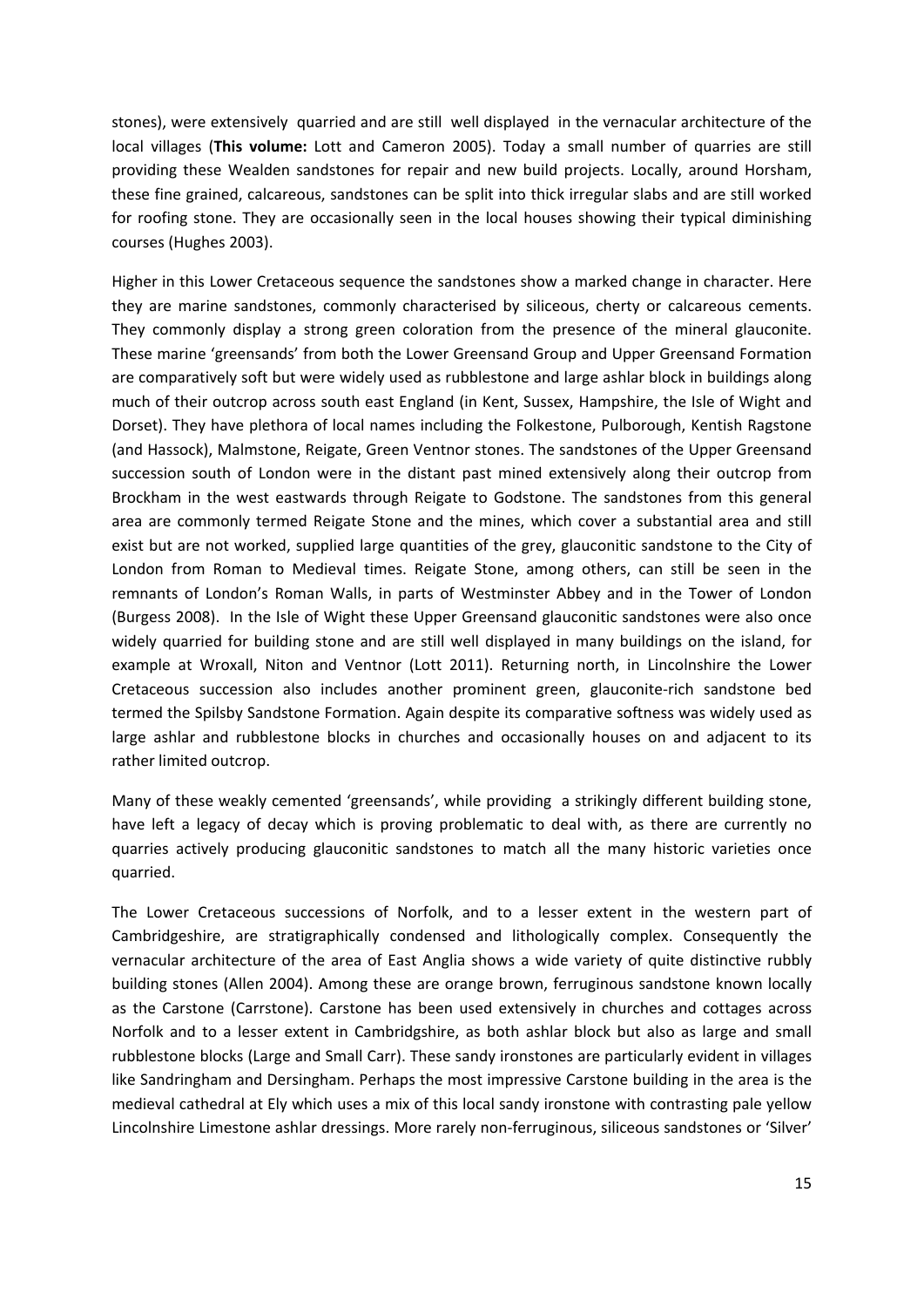Carstone are developed in this Lower Cretaceous Norfolk succession which were also sparsely used in the local vernacular buildings (Allen 2004).

There are no building sandstones present in the Chalk‐dominated Upper Cretaceous succession of Britain.

The geologically youngest of Britain's building sandstones occur in the **Tertiary** succession of south east England. Locally termed 'sarsen sandstones' they are probably best known for their use as large monolithic blocks in Stonehenge. However, they also formed the basis of a much later 19 C quarrying industry and are very much in evidence in the local churches and farm buildings of both Wiltshire and Sussex. The grey sandstones (Greywethers) are generally coarse grained and pervasively silica‐cemented and consequently are hard and durable. They are the surviving weathered and eroded remnant blocks from the once much more extensive, sand‐dominated Woolwich and Reading Formation succession.

Occasionally, in the Tertiary successions of the London and Hampshire basin areas, very coarse grained, yellow‐brown, strongly ferruginous Tertiary sandstones, known locally as 'heathstones' were quarried and used for building. Though rarely found in substantial quantities, in the absence of better quality stones, they were commonly used along with other local stones (like the conglomeratic Hertfordshire Puddingstone), as rubblestone in variable proportions in churches, village walls and only occasionally in houses (Potter 1999; Thomas 2008).

## **Britain's igneous building stones (Figure 3)**

Igneous intrusions, with few exceptions, are largely restricted to the rugged western and northern areas of Britain. They include a wide range of both 'fine' grained rocks (dykes and sills) and coarse grained granitic varieties. Close to their outcrops vernacular buildings constructed from roughly dressed blocks can quite common. Cornwall and Devon's dominantly grey granites were used extensively in the past in vernacular buildings either as large field gathered 'moorstone' boulder rubblestone or as roughly dressed and coursed stones. By the 19 C the 5 principal granite bosses were the location of many large quarries using modern quarrying and cutting techniques to supply the market across much of southern England. The crystalline fabric of the rocks is quite varied and includes medium to coarse grained texxtures as well as the very distinctive coarsely porphyritic variety known as Luxullianite. The Trowelsworthy granite is a pink coloured granite, a rarity in south west England.

In the 19 C coarse grained 'granitic' rocks were also quarried for local building and monumental stone in the Midlands (e.g. pink Mountsorrel and green Groby granodiorites, Leicestershire), North Wales (grey Trefor), the North West (Cumbria – pink porphyritic Shap) and more extensively in Scotland (Dumfrieshire, Aberdeenshire) (Figure 3). The Scottish granites in general show a wider range of even grained, non-porphyritic textures and a wide specrum of colour variations, colours, from grey (Kemnay, Creetown) to pink (Correnie) and including darker red varieties (Peterhead, Ross of Mull).

While the widespread decorative use of polished granites is clearly evident in the façade's Britain's monuments and town and city buildings, the vast proportion of granite production was supplied as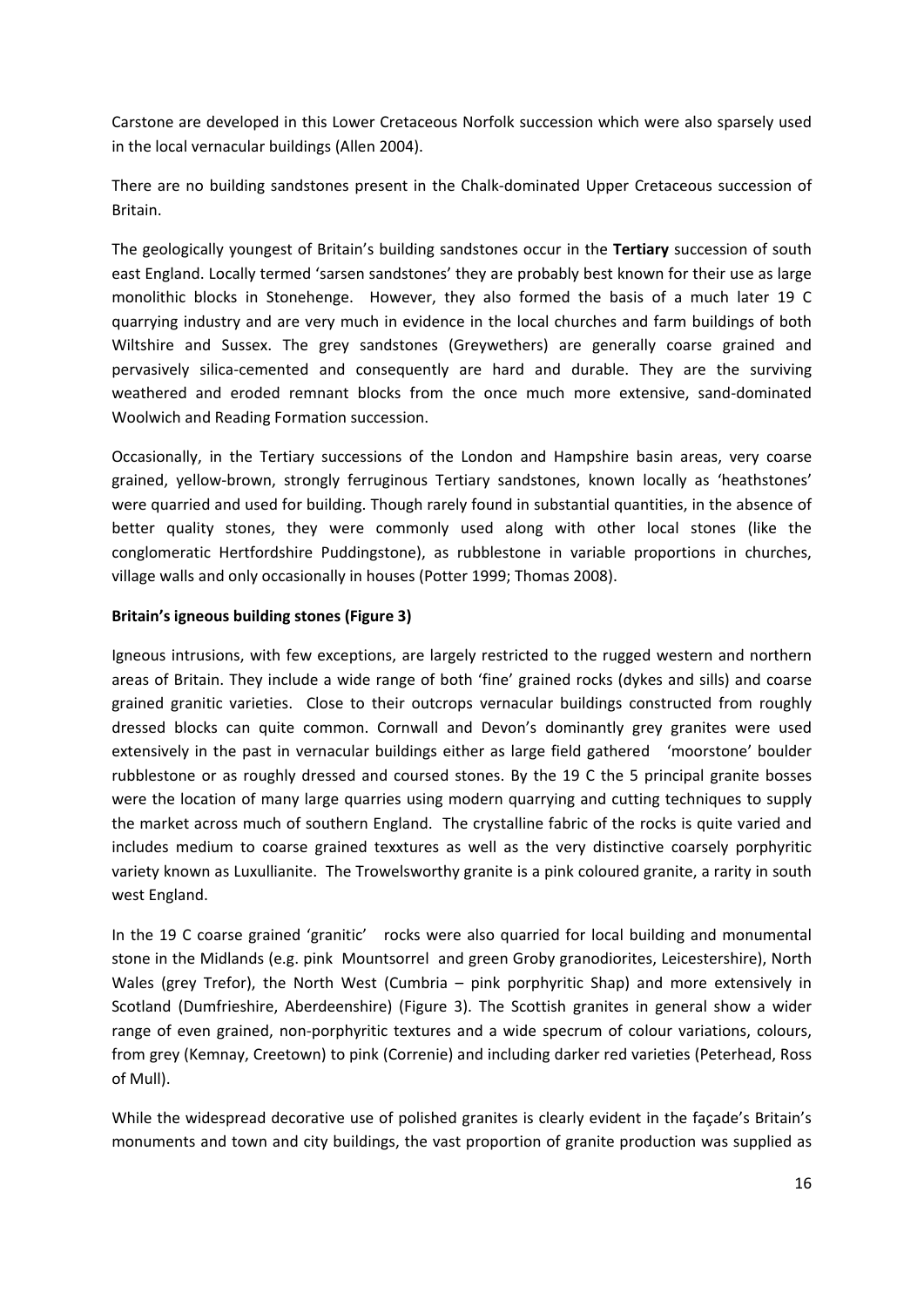roghly dressed blockstone for the construction of major engineering works. Granites were particularly important for the construction of dockyards and lighthouses. In southern Britain the grey Cornish and Devonshire granites are clearly evident in the naval dockyards of Plymouth, Portsmouth, Sheerness (Peterhead) and Southampton, where Rubislaw granite was also used. London's once extensive dockyards contain a wide mix of grey southern granites with much Scottish granite also used. Scottish granites are also commonly seen in many of the older Thames bridges – Tower, Blackfriars, Southwark (with Peterhead), Vauxhall, Kew and Putney all use some Kemnay granite. In the north‐west the dockyards at Liverpool and Birkenhead used the red granites from quarries across the Solway at Creetown and Craignair. Along the east coast of England Kemnay granite was used for dock construction at Newcastle and Hull.

Gradual improvements in cutting technologies and transportation meant that by the mid‐19 C more than 100 granite quarries were in operation across Britain providing both building and polished decorative stones to supply the Victorian building boom. Production reached a peak in the late 19 C and early 20 C but has since declined dramatically. Today only a small number of British producers remain in Cornwall, Devon, Leicestershire and North Wales. In Cumbria the pink Shap Granite is still quarried, however, in Scotland granite production for building and decorative stone has virtually ceased. Kemnay grey granite was extensively used in Aberdeen, most notably for Marischal College, and the quarries were recently revived to produce the grey granite used in the new Scottish Parliamentary Building in Edinburgh.

In south west England the local term elvan is used to describe the many and varied coarse grained intrusive 'dyke' rocks that are associated with the later phases of granite intrusion in the area. The distinctive colours and coarse textures of these stones can make them readily identified in a building or monument, but in general their use as a building stone was limited in extent as they can sometimes weather poorly. Locally many other fine-grained intrusive rocks were often quarried in the past for building stone. Perhaps one the most evocative use of igneous building stones in Britain is in parts of Hadrian's Wall, historically dividing Scotland from England. Locally quarried dark grey‐ black dolerite from the Whin Sill was used extensively by the Romans to construct long sections of this defensive wall. Along parts of its route the original Wall still stands and crosses the craggy sill outcrops with vestiges of the original quarries still visible below. In more recent times such hard fine‐ grained igneous lithologies across Britain were more commonly worked to provide stone sets for kerbing, paving and road making.

The production of building or decorative stone from some of Britain's finely grained, extrusive igneous rock outcrops was in the past locally important in a few areas. Around Exeter in Devon a number of scattered outcrops are present and form part of the Exeter Volcanic Group. These reddened and variegated volcanic rocks (known locally as trap) commonly showing vuggy textures and were worked in numerous small quarries at, for example, Pocombe, Posbury and Hardwick. In the absence of a suitable local ashlar, they were commonly used for window and door mouldings. In Northern Ireland the local Tertiary Antrim basalts were occasionally used for wall stone in buildings close to the outcrops.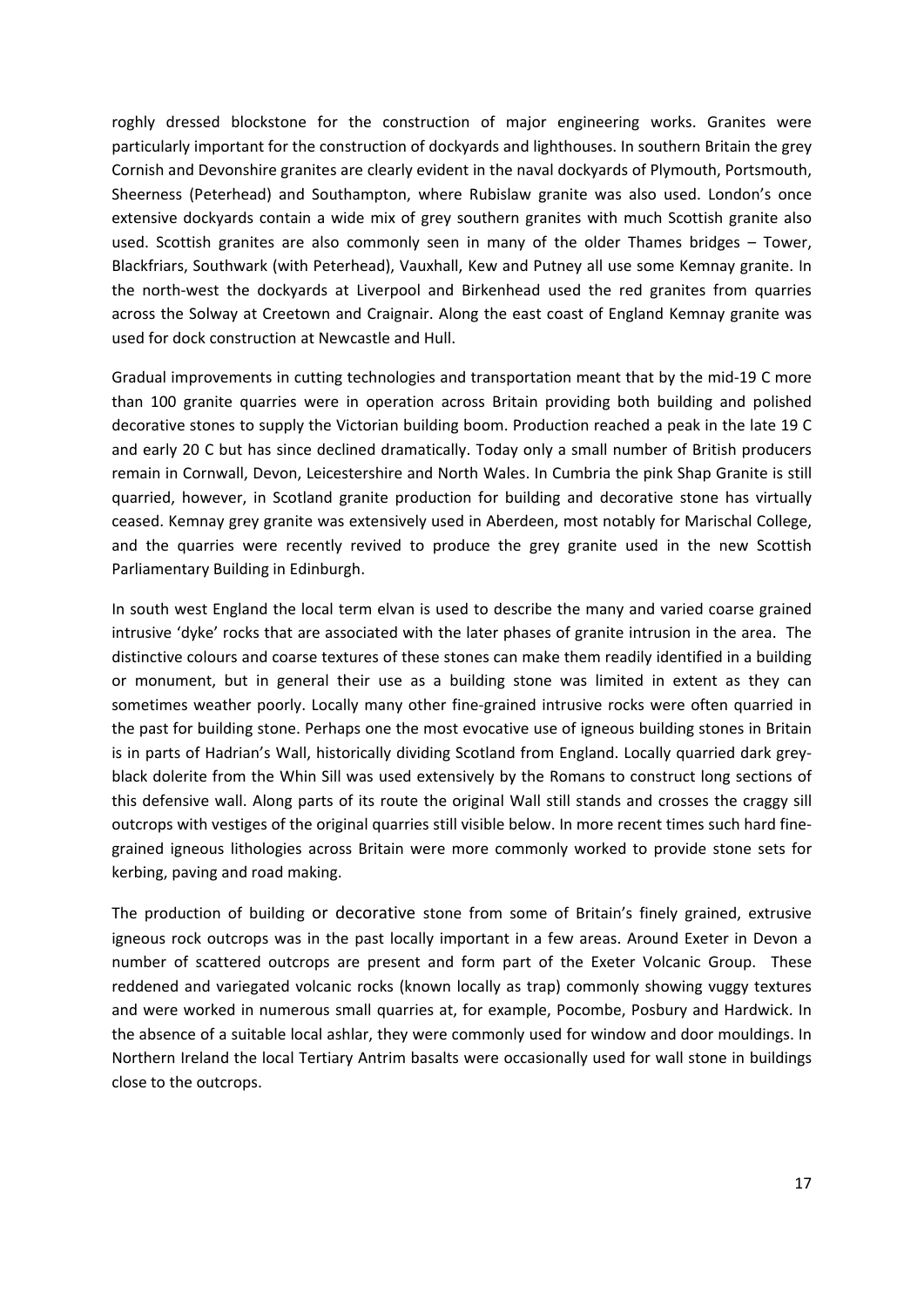#### **Britain's metamorphic building slates (Figure 4)**

This group of building stones is dominated by the metamorphic slate rocks which are restricted in outcrop to the older geological terranes of Devon, Leicestershire, north and west Wales, Cumbria and the north-west and north-east of Scotland. Their relatively restricted outcrops belie their historic value and widespread use, particularly as sources of roofing slates. Though many slates were initially only used locally by the end of the 19 C many were exported and used throughout the country, and in some cases exported overseas to America and Australia.

Slate is a common lithology in the **Devonian** successions of Devon and Cornwall and, perhaps more than anywhere else in Britain, has been quarried and used extensively for both rubblestone for walling and for roofing slate. The local slates are also widely used in the local slate hanging traditions of the counties, protecting vulnerable wall stones from the elements. There have been many different slate beds quarried and used across the county, but probably the best known are those from the quarries at Delabole‐Trevithick, Callywith and around Tavistock (Hart 1991). In general, the green and grey Devon slates are thick and show a 'satin'‐like finish to their smooth, undulating cleavage faces. Traditionally they are used in diminishing sizes on the roof.

In Leicestershire the **Cambrian** succession in Charnwood Forest includes the thick, heavy, greenish grey and purple Swithland Slate. Their use was largely restricted to the local area and did not reach national markets.They were again most commonly used in diminishing sizes on a roof but currently are no longer quarried. The Swithland slates were also quarried for tombstone slabs and many survive showing very intricate lettering and decorative carving on their faces. Locally, large angular blocks of the slate rock, mixed with the local igneous rocks, some of considerable size, are commonly seen as a vernacular rubblestone walling material in the Charnwood Forest area.

The best known of the British slates are probably those of the **Lower Palaeozoic** successions in North Wales. Production of these blue-grey occasionally green, thin, smooth cleaved slates continues to dominate the British slate market. In North Wales the outcrop remains pock‐marked with old quarries and mine workings identified by their ever-present tips of slate waste, although currently recycling of the purple and grey crushed slate waste as a decorative garden feature, is itself a burgeoning local industry. There are few areas of Britain where Welsh slate has not been used for roofing. In early buildings some diminishing slate roof patterns are evident but in general the slates were sawn to provide slates of regular sizes and laid equally coursed from ridge to eaves. The Welsh slate resource is seemingly limitless and the industry, currently booming, continues to supply markets at home and world‐wide. Locally, many villages are constructed entirely of slate with much of the wallstone comprising sawn off‐cuts from the roofing slate production. The revival of the Welsh slate industry in recent years has been marked by the spectacular use of slate in the façade of the new Welsh Millenium Centre building in Cardiff.

Slates were also widely quarried in the more distant past in Mid and west Wales and are still present on buildings in the area (Roach 2002). The local slates were often not of a very high quality and in Pembrokeshire had to be protected using white 'lime mortar coatings'.

In Cumbria, the 'Lakeland' slate industry is thriving and still producing a range of thick, green and dark blue‐grey and occasionally reddened slates, from a number of different quarries in the Lower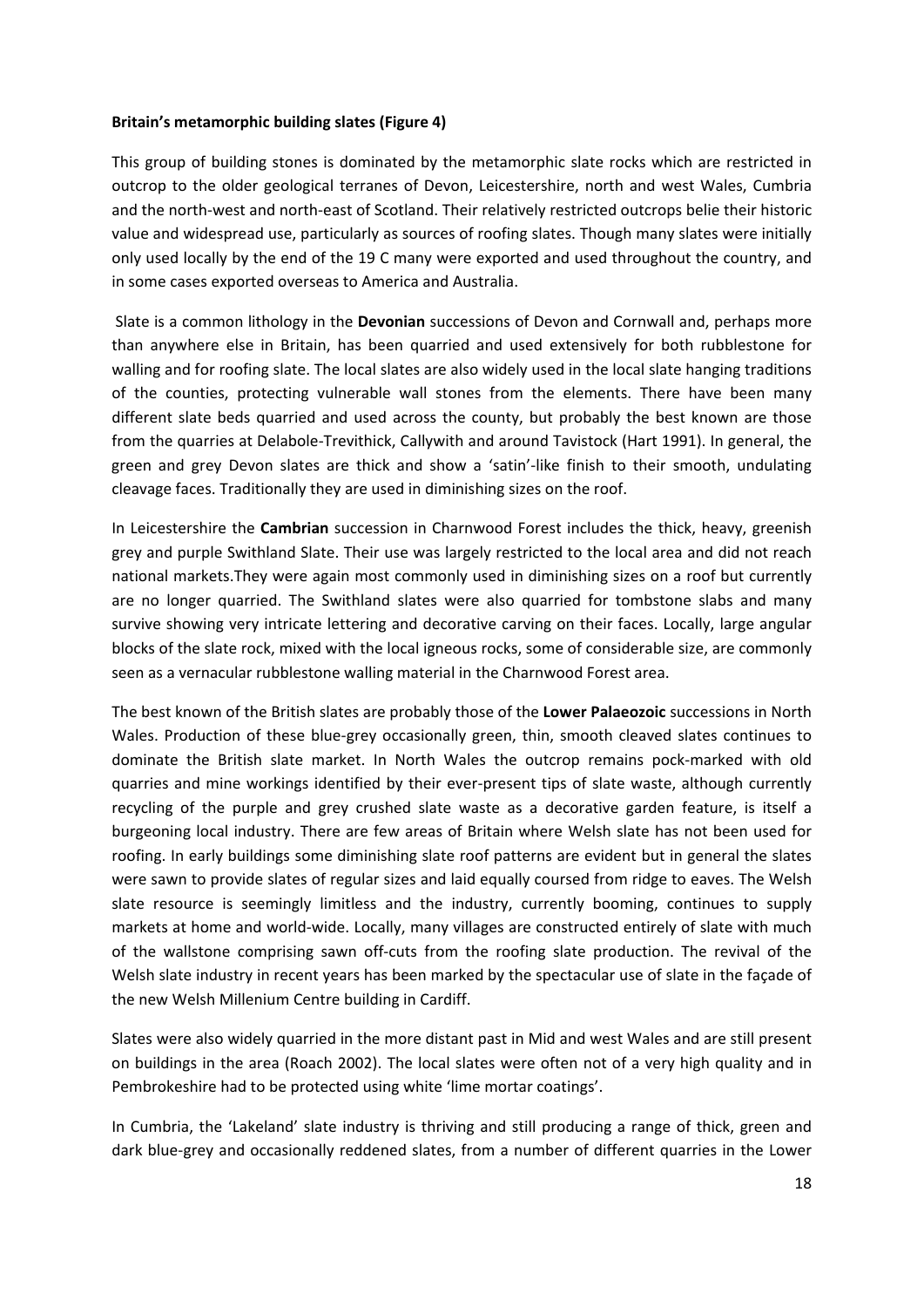Palaeozoic succession. Across the north of England the diminishing patterns of the much‐exported green Cumbrian slate roofs, particularly on more prestigious buildings, contrast with the uniformlysized Welsh slates used in nearby ordinary houses.

In Scotland a once thriving slate industry was supported from several local centres across the country, notably at Ballachulish, Macduff, Aberfoyle and Easdale. The dark heavy slates were used locally, but more commonly supplied the cities of Aberdeen, Edinburgh and Glasgow and other growing population centres in the Midland Valley. There is no evidence of them being exported into England in any quantity. Despite a number of recent attempts to revive and reintroduce some varieties back into the market no quarries are currently producing these Scottish slates.

#### **Conclusions**

Studying and documenting the geological and physical characteristics of natural stones, and developing an understanding of their patterns of use, decay and weathering is of fundamental importance in both preserving our existing stone built heritage and in encouraging the use of new natural stone in new build projects. In today's towns and cities our indigenous stone industry has to compete hard with an increasing range of low cost imported stones many of which, while perfectly acceptable in quality, bear little or no comparison to those traditionally used in the local architecture of an area. This is a problem that can only be solved by encouraging a better understanding of local vernacular stone sources and their usage and by developing a greater flexibility in our planning system that will encourage more small scale, cost effective, local stone production to take place.

Gradually the British building stone industry has become increasingly dominated by a relatively small number of large producers, which while still providing stones of good quality, are marketing a much more limited range of stone varieties. Consequently, we currently have a situation in which locating matching replacement stones for the conservation of the many thousands of vernacular buildings and monuments in Britain now under threat, has become a critical problem that requires immediate attention. In order to address this issue the various organisations concerned with the built heritage of Britain have increasingly funded projects to identify these former local quarry sources and where possible encourage their re‐opening to re‐introduce a much wider range of vernacular stones back into the market place. One such initiative, led by English Heritage, the *English Strategic Stone Study,* is aimed both at locating both the defunct former building stone quarries and identifying the numbers of standing buildings remaining in which these stones were used. This dataset will clearly establish where significant local markets still remain for such indigenous stones, not only to supply future conservation repair, but also to encourage their use in sympathetic new build projects. It is hoped that it will also encourage current quarry operators to consider diversifying their stone production to meet this potential demand for new stones.

#### **Acknowledgments**

I would like to acknowledge my considerable debt to the work of many past staff members of the British Geological Survey, dating back to its beginnings in 1835, who have meticulously gathered and maintained the information and sample datasets on which this brief review has been based. I would particularly like to thank Don Cameron, keeper of the current national BRITPITS database, without which my understanding of Britain's building stone resources, such as it is, would be very much the poorer. Published with the permission of the Executive Director of the British Geological Survey.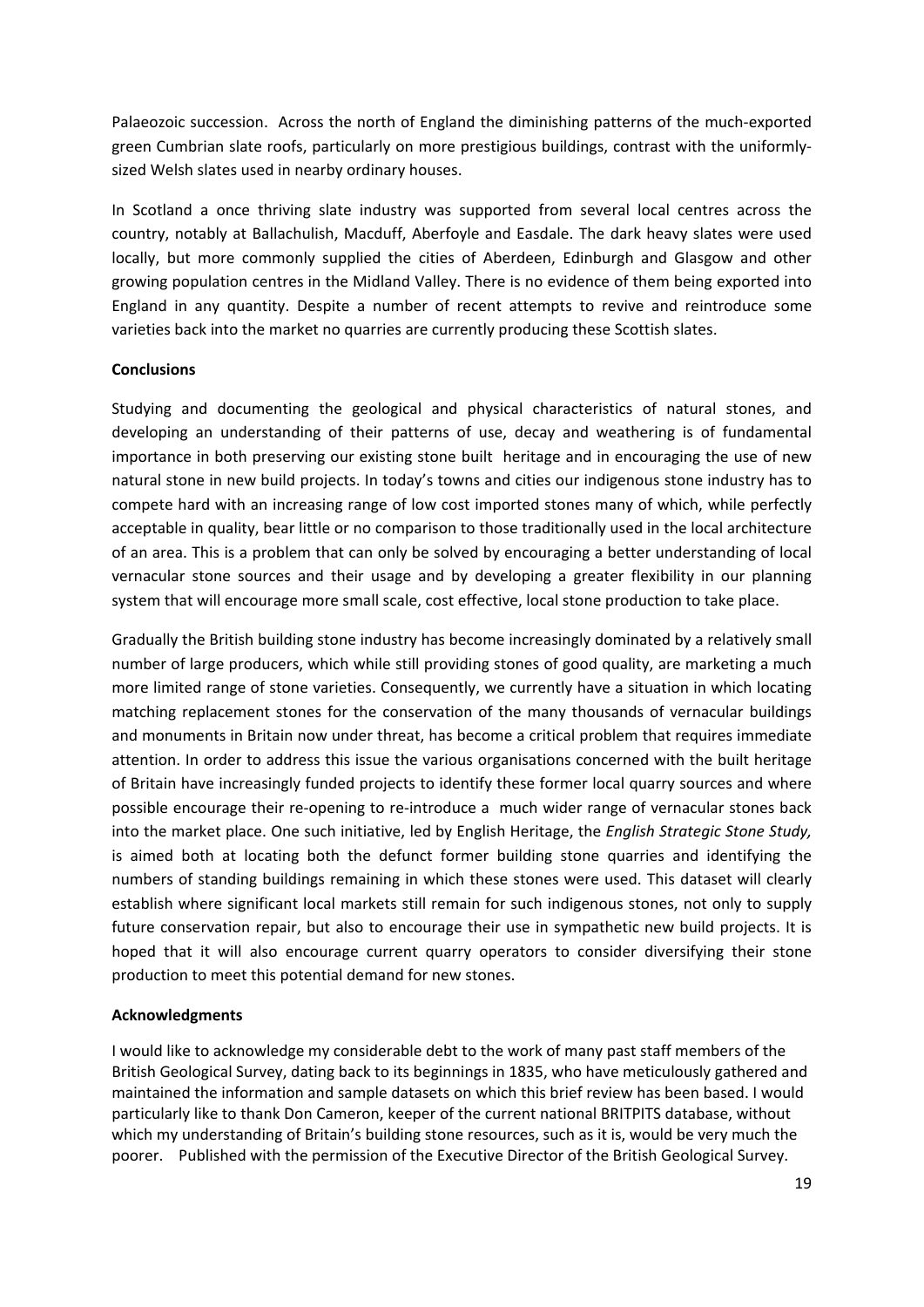## **References**

Allen, J.R.L. 2004. Carrstone in Norfolk Buildings ‐ distribution, use, associates and influences. British Archaeological Reports (British Series) BAR 371.

Arkell, W.J. 1947. Oxford Stone. Faber & Faber, London.

Ayers, J. 1998. Building the Georgian City. Yale University Press, New Haven.

Badham, S. & Blacker, G. 2009. Northern Rock: The use of Egglestone marble for Monuments in Medieval England. British Archaeological Reports. British Series 480.

Barry, C., de la Beche, H.T., Smith, W. & Smith, C.H. 1839. Report on the Selection of Stone for Building the New Houses of Parliament. In Brown, R. A., Colvin, H.M. and Taylor, A.J. 1963. History of the King's Works. (6 volumes).

Burgess, P. 2008. Surrey's Ancient Stone Mines. Published by Peter Burgess.

Cox, M. H. & Norman, P. (editors). 1930. Survey of London: Vol. 13. St. Margaret, Westminster, Pt. II: Whitehall I.

Dixon, R. (ed) 2012. A Celebration of Suffolk Geology. Geosuffolk.

Elsden, J.V. and Howe, J.A. 1923. The Stones of London. London Colliery Guardian Ltd.

Hart, D. 1991. The building slates of the British Isles. Building Research Establishment.

Hart, S. 2000. Flint Architecture of East Anglia. Giles de la mare Publishers Ltd, London.

Hawkins, D. 2011. Bath Stone Quarries. Monkton Farleigh: Folly Books.

Howe J.A. 1910. The geology of building stones. E. Arnold.

Hughes, T. 2003. Stone Roofing in England. Pp. 32‐127 in Wood, C. (Ed) Stone Roofing. English Heritage Research Transactions, Volume 9. GeoSuffolk.

Hull E. 1872. A treatise on the Building and Ornamental Stones of Great Britain and Foreign Countries :arranged according to their geological distribution and mineral character, with illustrations of their application in ancient and modern structures. McMillan & Co. National

Hughes, T. 2003. Stone roofing in England. Pp. 32‐127, In. Wood, C. Stone Roofing. English Heritage Research Transactions.

Hyslop, E., McMillan, A. & Maxwell, I. 2006. Stone in Scotland. Unesco Publishing.

Leach, R. 1978. An investigation into the use of Purbeck Marble in medieval England. E. W. Harrison & Sons Ltd. Hartlepool.

Lott, G.K. & Richardson, C. 1997. Yorkshire Stone for the Houses of Parliament. (1839–c.1852). Proceedings of the Yorkshire Geological Society, 51, 265‐272.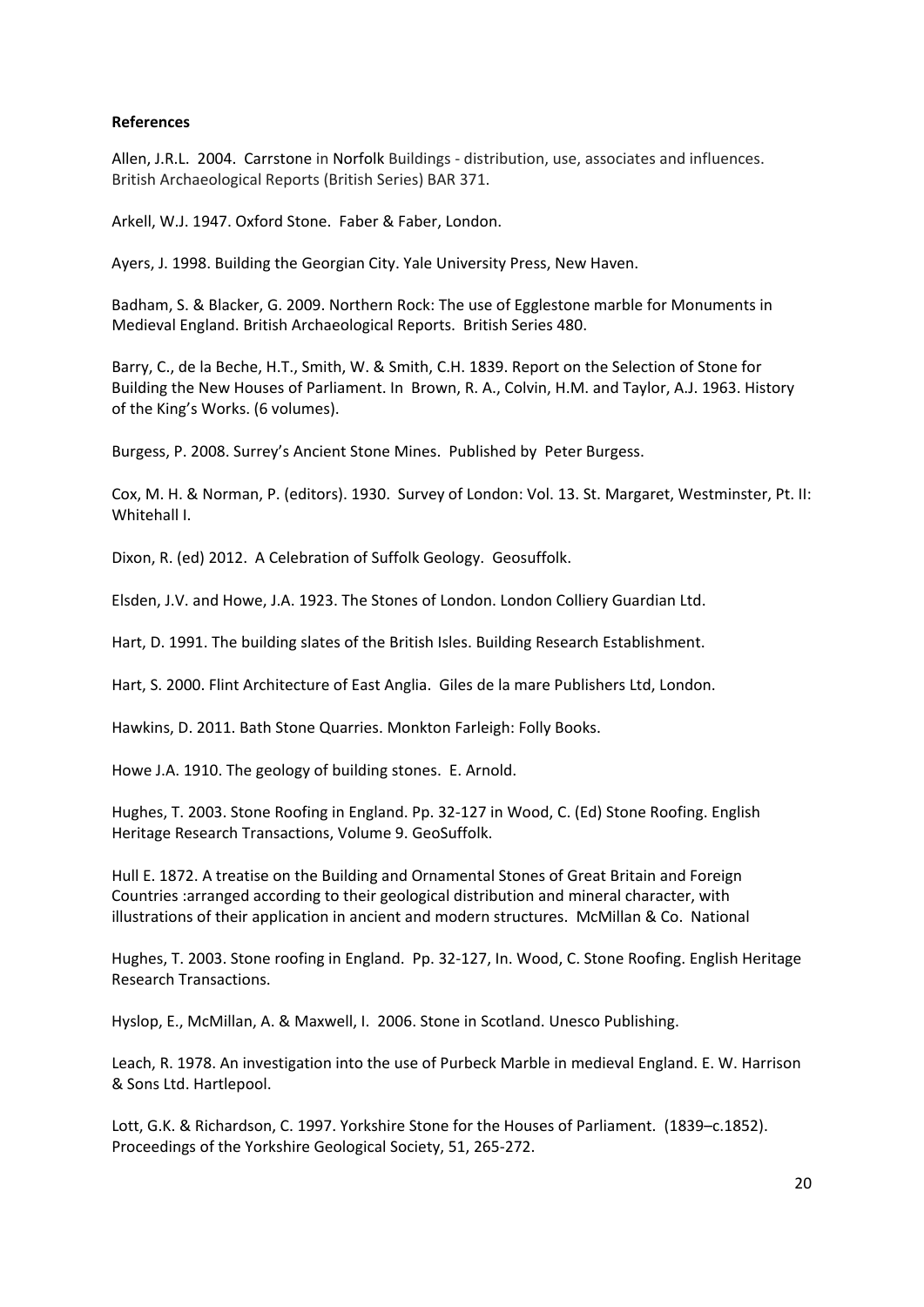Lott, G.K. 2001. Building stone resources map of Britain. British Geological Survey.

Lott, G.K. 2005. The development of the Victorian stone industry. In. Doyle, P. (Ed) 2008. England's Heritage in Stone. Proceedings of a Conference at Temple Anderson Hall, York March 2005. English Stone Forum.

Lott, G.K & Cameron, D.G. 2005. The building stones of south east England; mineralogy and provenance. In. Hughes, J.J, Leslie, A.B. and Walsh, J.A. Proceedings of the 10th Euroseminar on Microscopy Applied to Building Materials.

Lott, G.K. 2010. The Building Stones of the Edwardian Castles. Pp114‐120. In Williams, D. M. and Kenyon, J. R. 2010. The impact of Edwardian castles in Wales. Proceedings of a conference held at Bangor University, 7-9<sup>th</sup> September 2007. Gomer Press.

Lott, G.K. 2011. Pp. 128‐133, Building Stone. In Woods, M. (Compiler). Geology of south Dorset and south‐east and its World Heritage Coast. Special Memoir of the British Geological Survey (England and Wales).

Munby, J. 1989. Westmorland Slate at Buckland (Berkshire) and the Bath, 1754. Transactions of the Cumberland and Westmorland Antiquarian and Archaeological Society . 89, pp. 233‐248.

North, F.J. 1946. The slates of Wales. Cardiff, National Museum of Wales.

Odgers, D. & Henry, A. 2012. Stone: Practical Building Conservation. English Heritage.

Potter J.F. 1999. The geology of London Basin churches: the Palaeogene rocks. Tertiary Research, 19, pp. 117‐38. Middlesex .

Price, L. 1984. Bath Freestone Workings. The Resurgance Press.

Price, A.J. 2007. Cheltenham Stone. Cotswold's Naturalists Field Club.

Purcell, D. 1967. Cambridge Stone. Faber and Faber Ltd.

Roach, P. 2002. The White Roofs of the St David's Peninsula. Pp. 61‐64. In. Coulson, M. 2005. Stone in Wales. Papers from the Welsh Stone Conference Cardiff 2002. Cadw.

Salzman, L.F. 1967. Building in England down to 1540: A documentary history. Clarendon Press.

Schaffer, R.J. 1955. Stone in Architecture. Pp. 837‐867. Journal of the Royal Society of Arts.

Senior, J.R. 1989. The selection of dimension and ornamental stone types used in some northern monasteries ‐ the exploitation and distribution of a natural resource. pp. 223‐237. In. Gilchrist, R. and Mytum, H. (eds) Archaeology of Rural Monasteries BAR British Series 203.i Yorkshire .

Smith, B.J. & Viles, H.A. 2006. Rapid, catastrophic decay of building limestones: Thoughts on causes effects and consequences . Pp. 191‐197, In Fort, R. et al. (eds) Heritage, weathering and conservation. Taylor& Francis/Balkema, London, Rotterdam.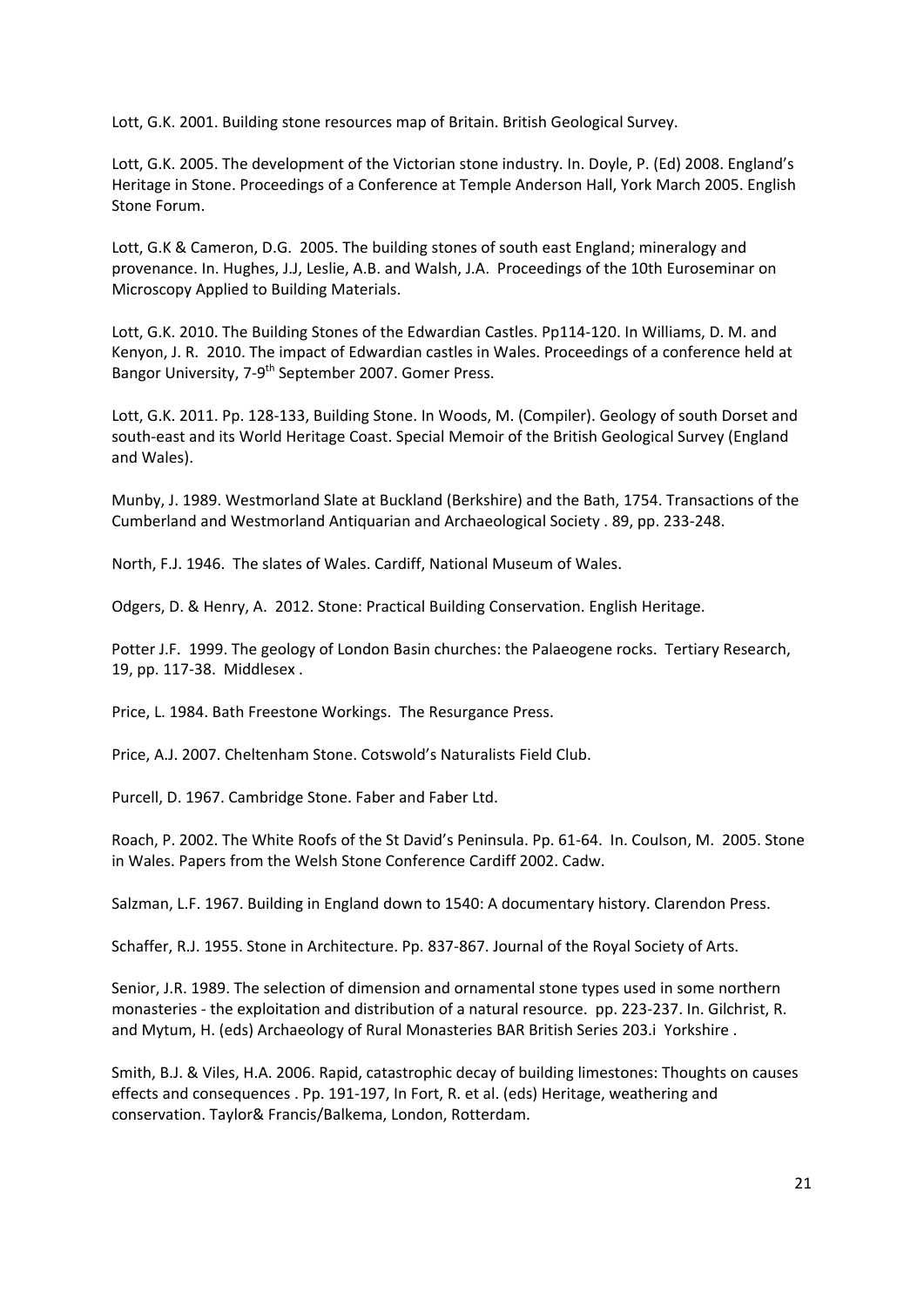Stanier, P.H. 1985. The Granite Quarrying Industry in Devon and Cornwall. Part 1 1800‐1910, Industrial Archaeology Review 7(2) pp.171‐189. Cornwall

Sutherland, D.S. 2003. Northamptonshire Stone . Dovecote Press Ltd.

Tatton‐Brown,T. 2001. The Quarrying and Distribution of Reigate Stone in the Middle Ages. Medieval Archaeology, XLV: 189‐201.

Thomas, J. 2008. Dorset Stone. Dovecote Press, Dorset.

Thompson, D.B. 2004 The Grinshill Quarries from their heyday in Victorian times until 1923. Clive and Grinshill Conservation Group Occasional Publication No.2. Shropshire.

Trim, P. 1991. The Quarrying of Portland Stone. Isle of Portland Heritage Trust.

Tyson, B. 1984. The Troutbeck Park Slate Quarries, their Management and Markets, 1753‐1760. Cumberland and Westmorland Antiquarian and Archaeological Society, 84, 67‐190.

Viner, D.J. 1992. The Iona marble quarry. New Iona Press.

Walsh, J. 2000. Scottish slate quarries. Historic Scotland Technical Conservation Research and Education Division.

Warnes, A. R. 1926. Building Stones: Their properties, Decay and Preservation. Ernest Benn Limited, London, 1926

Worssam B.C. & Tatton-Brown T. 1993 Kentish Rag and other Kent building stones. Archaeologia Cantiana CXII, pp. 93‐125 Kent .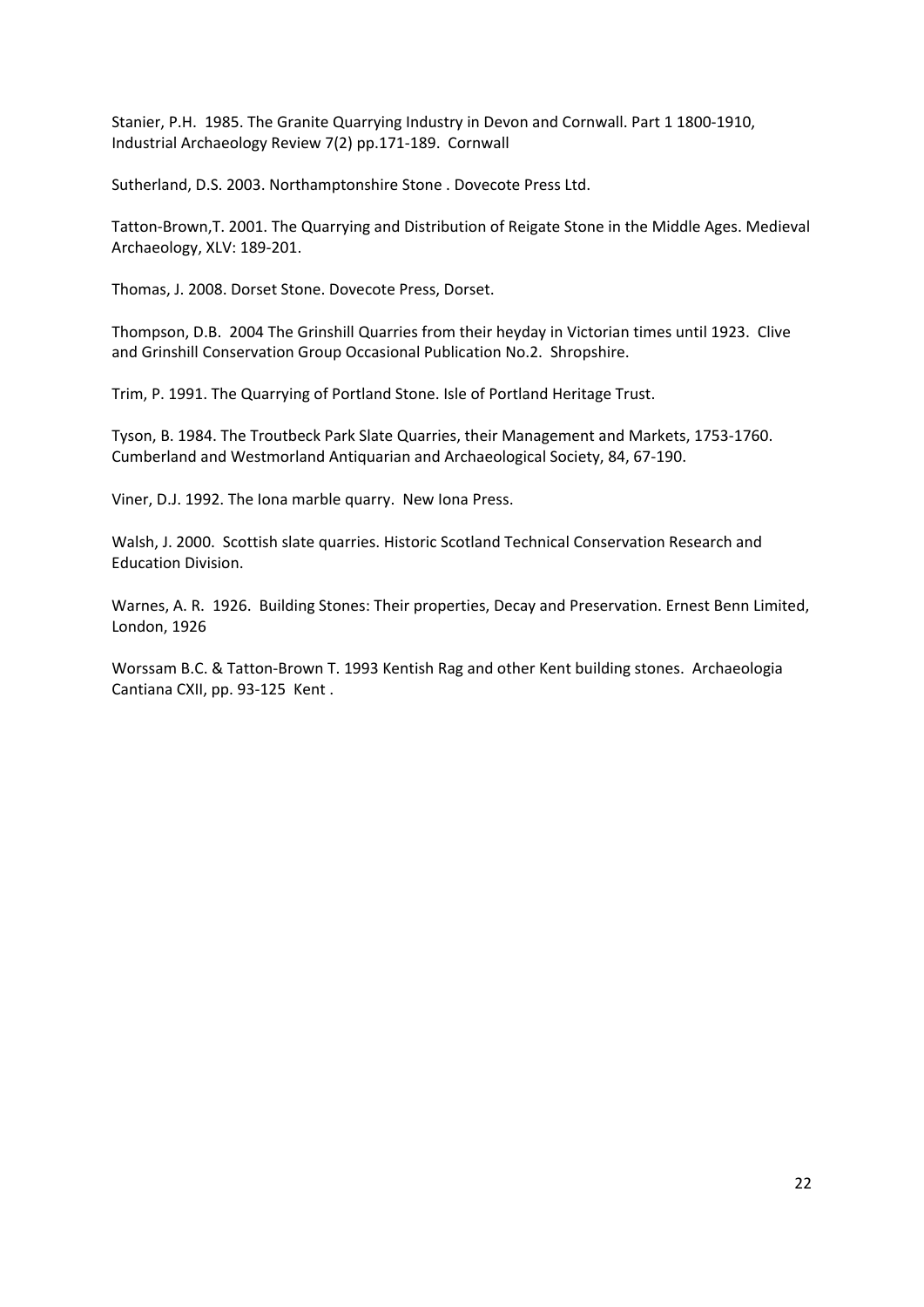## **Figures captions**

**Figure 1.** The principal building limestones sources of Britain

**Figure 2.** The principal building sandstones sources of Britain.

**Figure 3.** The principal roofing slate sources of Britain

**Figure 4.** The principal 'granite' building sources of Britain

## **Plates**

## **Plate 1. Building stone quarries of Britain**

1a. Reigate Mines , Upper Greensand Fm., Selborne Gp., Lower Cretaceous.

1b. Portland Stone Quarry , Portland Stone Fm., Upper Jurassic.

1c. Box Stone Mines (Bath Stone), Great Oolite Gp., Middle Jurassic.

1d. Silver Bed Quarry, Lincolnshire Limestone Fm, Inferior Oolite Gp., Middle Jurassic.

1e. Aislaby Quarry (Aislaby Stone), Saltwick Fm, Ravenscar Gp., Middle Jurassic.

1f. Grinshill Quarry (Grinshill Stone), Sherwood Sandstone Gp., Triassic.

1g Corsehill Quarry, (Coreshill Stone) Sherwood Sandstone Gp., Triassic .

1h. Hillhouse Edge Quarry (Huddersfield White Rock), Millstone Grit Gp., Carboniferous.

## **Plate 2. Typical building limestones of Britain**

(Thin sections: Field of view left to right 8mm: plane polarised light: blue dye=natural porosity)

Plane polarised; stained for carbonate; Blue‐dye impregnation showing porosity

2a. Brighstone, Isle of Wight: Chalk squared block, Upper Cretaceous

2b. Thin section ‐ finely bioclastic Chalk, Upper Cretaceous

2c. Foreign and Commonwealth Office, London: Upper Jurassic Portland Stone.

2d. Thin section ‐ medium grained ooidal and bioclastic limestone, Portland Stone (Whitbed)

2e. Box village, Wiltshire: Box Ground Stone (Bath Stone), Middle Jurassic

2f.Thin section ‐, poorly sorted medium to coarse, bioclastic and ooidal limestone

2g. Roche Abbey: Roche Abbey Stone, Cadeby Formation, Lower Permian

2h. Thin section ‐ Roche Abbey Stone, Cadeby Formation.

## **Plate 3 Typical building sandstones of Britain**

(Thin sections: Field of view left to right 8mm: plane polarised light: blue dye=natural porosity; yellow stain=potassic feldspar)

3a. West Kennett, Wiltshire: large, pale grey Sarsen rubblestone, Woolwich and Reading Fm.

3b. Thin section – coarse grained, silica cemented Sarsen sandstone.

3c. Godshill, Isle of Wight: coursed and galleted, ashlar, Upper Greensand Gp.

3d. Thin section ‐ fine grained, glauconitic sandstone

3e. Myddle, Shropshire: coursed red and buff sandstone ashlar, Sherwood Sandstone Gp

3f. Thin section – porous, coarse grained, sandstone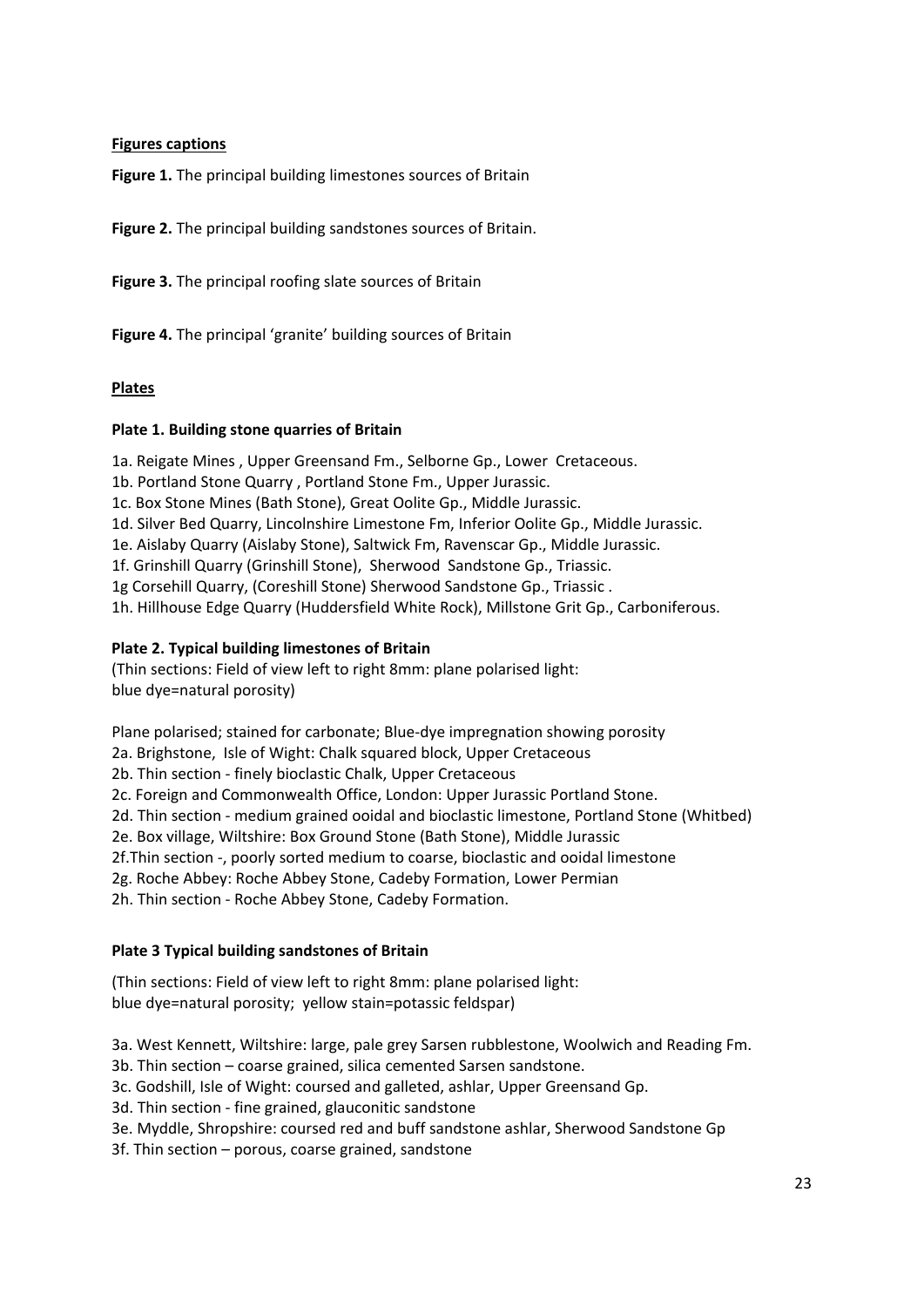3g. Pateley Bridge ‐ coursed rubblestone, Millstone Grit Gp.

3h. Thin section – porous, very coarse grained, angular quartz, quartzose sandstone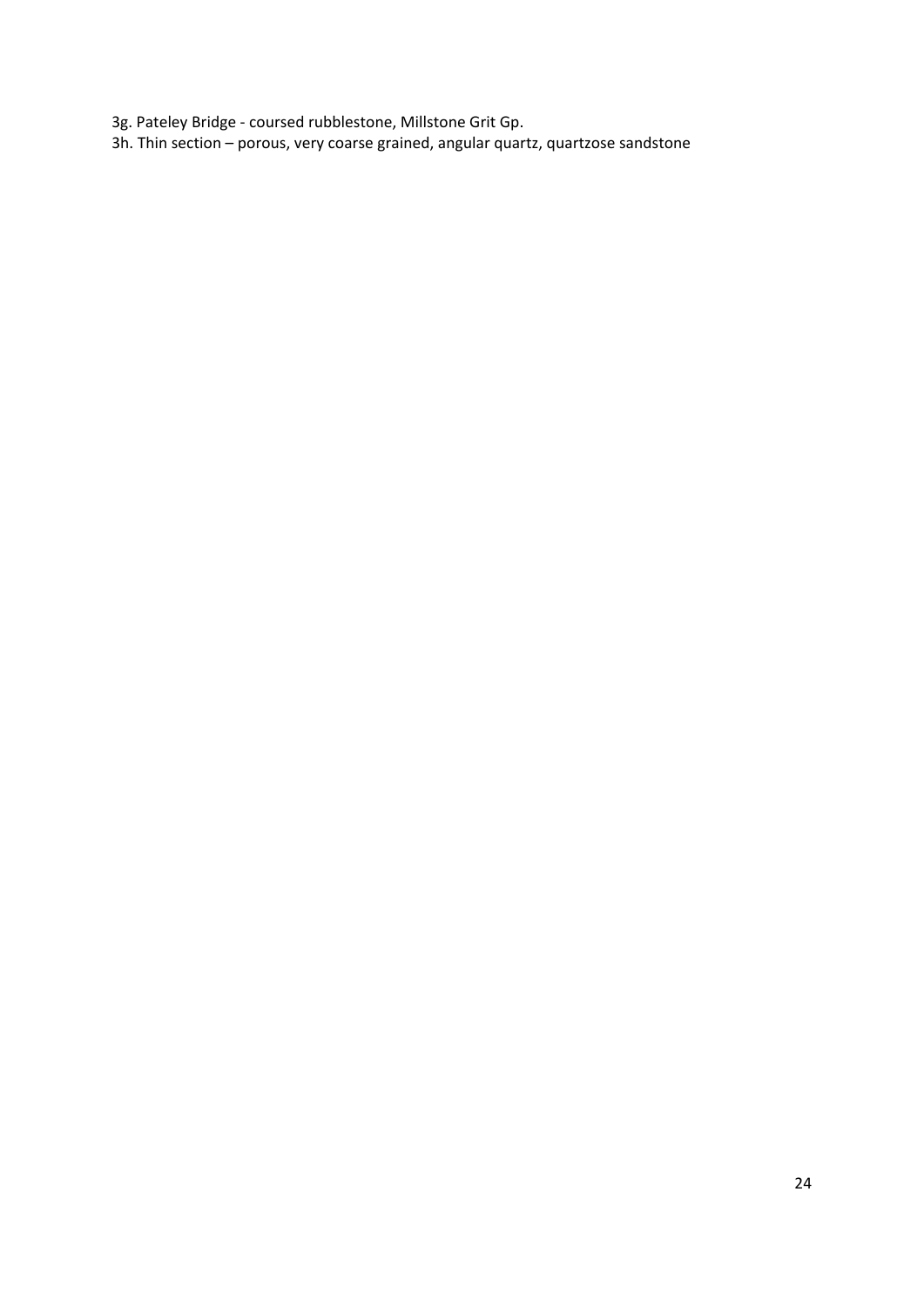| <b>Limestone</b><br>occurrences | Principal building and decorative limestones                                                                                                                                                                                                                                                                              |
|---------------------------------|---------------------------------------------------------------------------------------------------------------------------------------------------------------------------------------------------------------------------------------------------------------------------------------------------------------------------|
| Quaternary                      | Tufa - Dursley                                                                                                                                                                                                                                                                                                            |
| Tertiary                        | Bembridge Limestone Formation - Quarr Stone                                                                                                                                                                                                                                                                               |
|                                 | London Clay Formation - Septarian nodules                                                                                                                                                                                                                                                                                 |
| <b>Upper Cretaceous</b>         | Chalk - Beer, Clunch, Totternhoe, Lavant; Flint nodules                                                                                                                                                                                                                                                                   |
| <b>Lower Cretaceous</b>         | Lower Greensand Group - Kentish Rag                                                                                                                                                                                                                                                                                       |
|                                 | Tealby Formation - Tealby Limestone                                                                                                                                                                                                                                                                                       |
|                                 | Wealden Group - Paludina 'marbles' - Bethersden, Charlesworth, Petworth                                                                                                                                                                                                                                                   |
|                                 | Sussex; Purbeck 'Marble'                                                                                                                                                                                                                                                                                                  |
| <b>Upper Jurassic</b>           | Portland Limestone Formation - Portland Stone (Roach, Whitbed, Basebed)                                                                                                                                                                                                                                                   |
|                                 | Chilmark, Tisbury;                                                                                                                                                                                                                                                                                                        |
|                                 | Corallian Group - Abbotsbury, Headington, Hildenley, Wheatley                                                                                                                                                                                                                                                             |
|                                 | Roofing slates - Pusey Flags                                                                                                                                                                                                                                                                                              |
|                                 | 'Marbles' – Melbury                                                                                                                                                                                                                                                                                                       |
| Middle Jurassic                 | Great Oolite Group - Forest Marble, Bladen, Blisworth Limestone; Bath<br>Stone - Box Ground, Corsham, Combe Down, Monk's Park, Stoke Ground,<br>Westwood Ground, Weston Underwood; Oundle, Taynton, Windrush;<br>Stonesfield and Cotswold slates<br>'Marbles' - Alwalton, Bowden, Buckingham, Crackement, Raunds,         |
|                                 | Stanwick, Yeovil<br>Inferior Oolite Group - Cotswold, Farmington, Guiting, Whittington,<br>Cotswold; Lincolnshire Limestone Formation - Ancaster, Barnack,<br>Casterton, Cave, Clipsham, Ketton, Silver Bed, Stamford, Weldon; Duston,<br>Collyweston slates<br>'Marbles' - Bradford Abbas, Campden, Stamford, Weldon Rag |
| Lower Jurassic                  | Lias Group - Ham Hill Stone; Marlstone; Downside, Sutton, Blue Lias                                                                                                                                                                                                                                                       |
|                                 | 'Marbles' – Ammonite, Banbury, Marston                                                                                                                                                                                                                                                                                    |
| Triassic                        | Penarth Group - White Lias                                                                                                                                                                                                                                                                                                |
| Permian                         | Cadeby Formation (Lower Magnesian Limestone) - Cadeby, Highmoor,                                                                                                                                                                                                                                                          |
|                                 | Tadcaster, Roche, Anston, Steetley, Bolsover Moor, Mansfield, Linby,                                                                                                                                                                                                                                                      |
|                                 | Bulwell                                                                                                                                                                                                                                                                                                                   |
| Carboniferous                   | Dinantian (Mississippian) 'marbles' - Clee Hill, Dent, Derby Fossil,                                                                                                                                                                                                                                                      |
|                                 | Frosterley, Hopton Wood, Monyash, Mumbles, Nidderdale, Orton Scar,                                                                                                                                                                                                                                                        |
|                                 | Pembroke, Penmon, Poolvash, Salterwath, Swaledale Fossil, Urswick.                                                                                                                                                                                                                                                        |
| Devonian                        | 'Marbles' - Ashburton, Bradley Wood, Ipplepen, Ogwen, Padstow, Petitor,                                                                                                                                                                                                                                                   |
|                                 | Radford                                                                                                                                                                                                                                                                                                                   |
| Silurian                        | <b>Aymestry Limestone Formation</b>                                                                                                                                                                                                                                                                                       |
|                                 | Much Wenlock Limestone Formation                                                                                                                                                                                                                                                                                          |
|                                 | <b>Woolhope Limestone Formation</b>                                                                                                                                                                                                                                                                                       |
| Ordovician                      |                                                                                                                                                                                                                                                                                                                           |
| Cambrian                        | Durness Group - Durness Limestone; 'Marbles' - Ledmore                                                                                                                                                                                                                                                                    |
| Precambrian                     | Marbles - Coll, Iona, Tiree                                                                                                                                                                                                                                                                                               |

**Figure 1. The principal building limestone sources of Britain (**active quarries e.g. Kentish Rag**)**